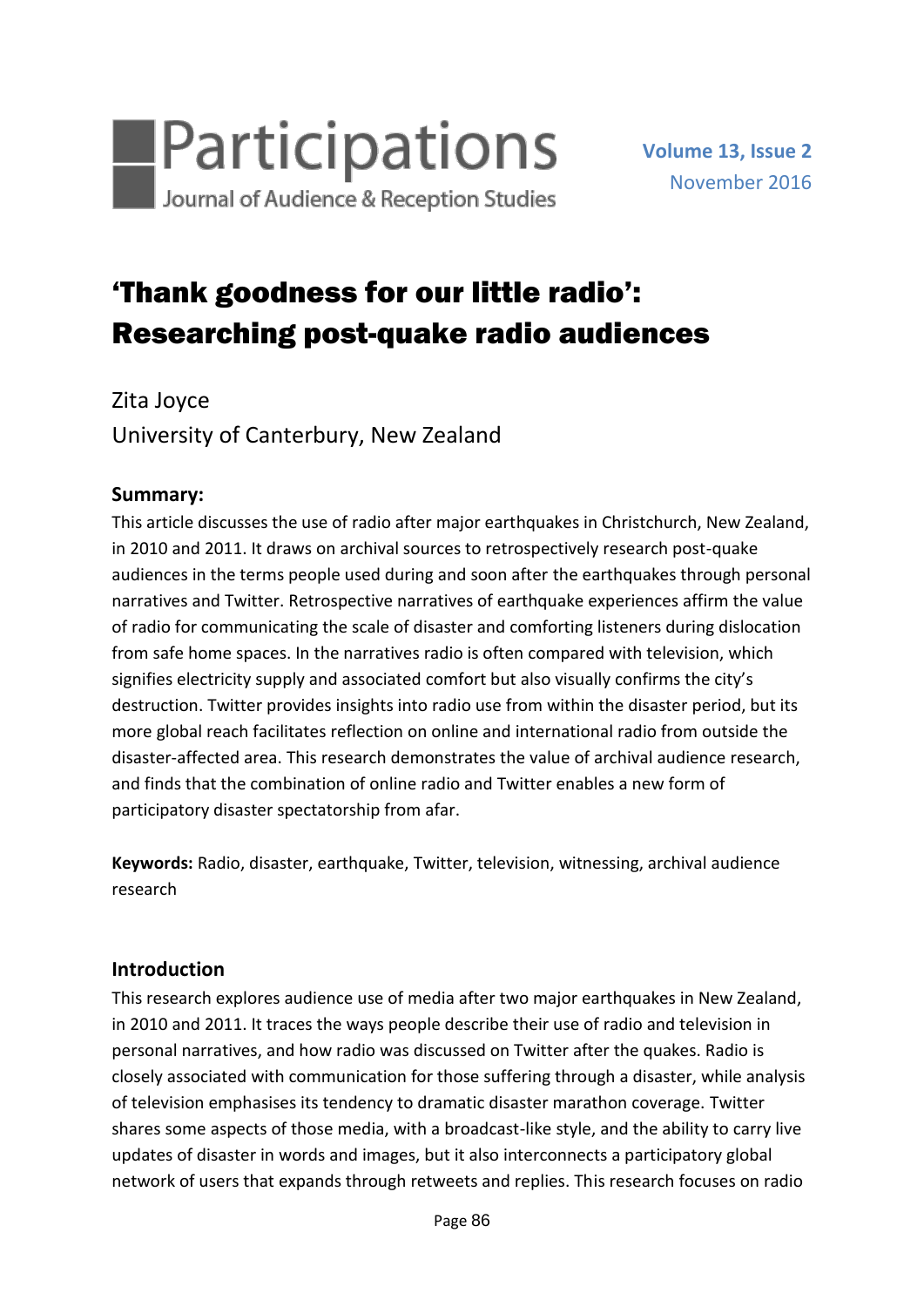

as the medium that was most reliable after the loss of electricity in the earthquakes, but also finds that television confirmed in images the extent of disaster described by radio. Responses to New Zealand radio's mediation of the quakes flowed across the Englishspeaking world through Twitter, and the expanded reach of online radio streams.

New Zealand lies on a tectonic plate boundary where earthquakes are common, but the quakes addressed here occurred on previously unknown fault-lines running through Christchurch, the country's second biggest city. The earthquake of Saturday 4 September 2010 was centred in countryside 40km west of the city, with a moment magnitude of 7.1. It was a substantial shock, but it occurred at 4:35am, when most people were asleep in bed. While damage to buildings and land was considerable, there were no fatalities, and the common story told about the quake was that the Canterbury region had proved resilient in building and infrastructure (for example, Revkin, 2010). However, the aftershocks were continuous and unsettling (McColl & Burckle, 2012). The most significant shock occurred on Tuesday 22 February 2011. As expected this was a magnitude lower than the initial quake, with a magnitude of 6.3, but it was centred in the Port Hills, between the city and its port town of Lyttelton, and it released a significant amount of energy directly towards the central city at lunchtime – 12:51pm. Many buildings were destroyed, 185 people lost their lives, and there was extensive damage to land, roading, infrastructure, and homes across the city, particularly in the more low-lying eastern areas (Potter et al., 2015). Recovery from a seismic event of this size is a slow and complex process, which is often referred to as the real disaster (for example Farrell, 2015). This disaster period has been shaped and conditioned by the flows of media coverage and communications (Cottle, 2014), and the beginnings of mediated themes are evident in responses to post-quake media, including the devastation of the central city, the resilience of the people, and the disparate impact of the quakes across the area.

This article uses two archival sources to explore audience responses to the immediate mediation of the earthquakes. One is a collection of personal narratives about earthquake experiences written by members of the public, and provided by the Ministry for Culture and Heritage to UC CEISMIC (Canterbury Earthquake Images, Stories and Media Integrated Collection), a collaborative, open access digital archive hosted by the University of Canterbury. The other is a collection of Tweets sent immediately after each of the two major earthquakes. These document experiences from the earthquakes, from a moment by moment perspective, a fragmentary account of events as they unfold. The personal narratives are specifically elicited from people who experienced an earthquake, so those used here focus on the use of radio by people within the disaster area itself. Twitter, by contrast, has a global user base, so the Tweets analysed here also refer to streamed New Zealand and international radio broadcasts listened to around the world. As may be expected, the role of radio differs in the accounts held in the two archives. As demonstrated in other disaster research, the personal narratives of people caught up in the earthquake represent broadcast media as an ongoing source of immediate information and comfort (Hindman and Coyle, 1999; Perez-Lugo, Maria 2005; Spence et al., 2009; Moody 2009; Ewart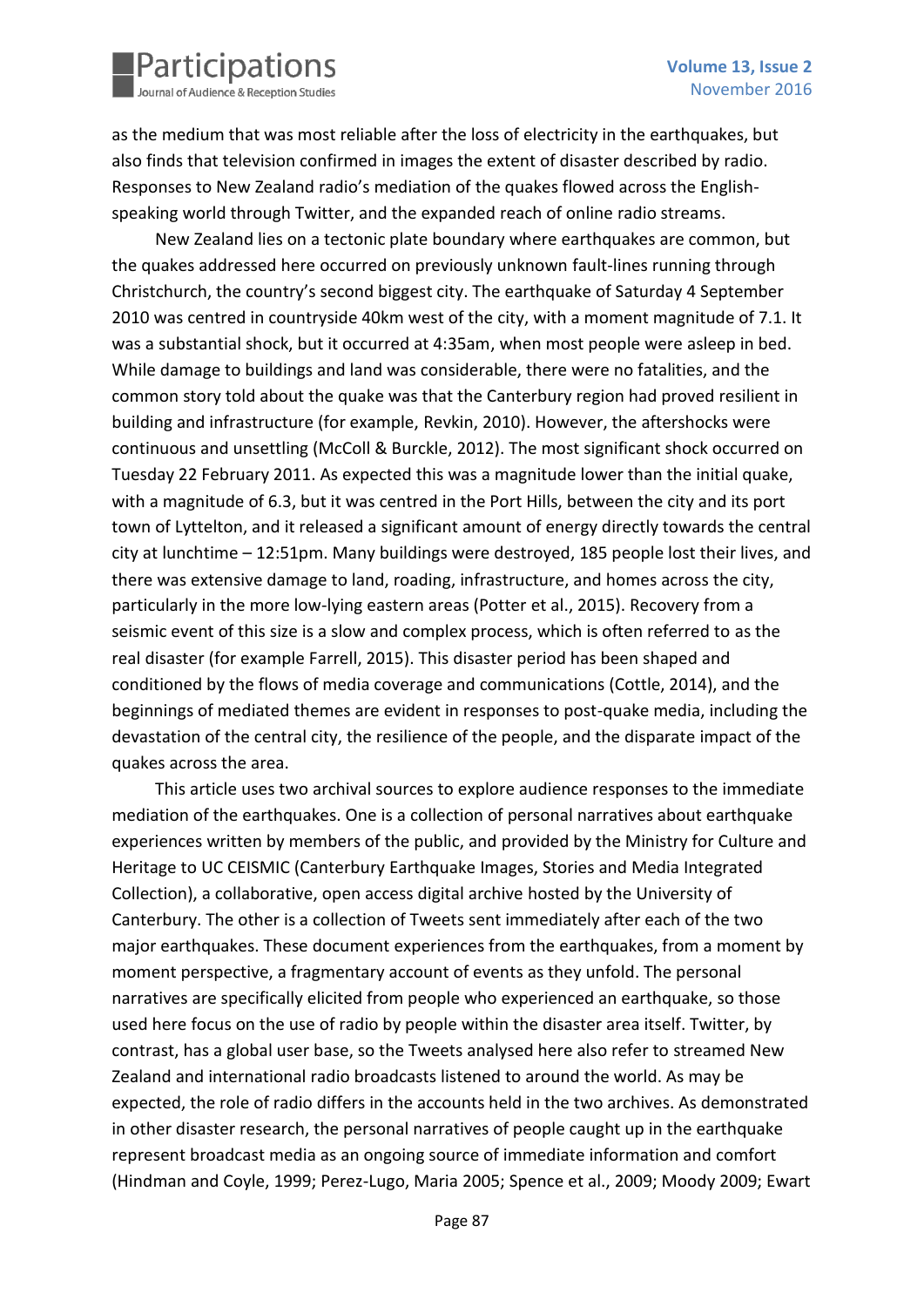

and Dekker, 2013). In the Twitter archive radio is often represented by critical reflections on moments of broadcast from far outside the disaster. These are often quoted out of the longer flow of coverage, and retweeted so that small moments of broadcast flow may have a far longer presence on Twitter. However Twitter also provides insight into reception of earthquake news via international radio broadcasts and New Zealand radio stations' webstreams. This research demonstrates the value of archival audience research, and finds that the combination of online radio and Twitter enables a new form of participatory disaster spectatorship from afar.

## **Radio and the witnessing of disaster**

Radio and Twitter are both now well understood as primary sources of information in disaster (Spence et. al., 2009; Guan and Chen, 2014). However Perez-Lugo argues that research on media and disaster tends to focus on the role of media in preparation for a disaster event and recovery from it, rather than the 'impact phase' of the disaster (2005). Her research traces the information, emotional support and sense of community communicated by radio during Hurricane Georges' 24-hour traverse of Puerto Rico on 21 and 22 September 1998. A hurricane has a very clearly defined long impact, while the two earthquakes on which this research focuses lasted only 40 and 20 seconds respectively. However they can be viewed as moments in an impact phase that lasted much longer. McColl and Burkly, for example, refer to the year following 4 September 2010 as 'an example of a major, sustained and unrelenting geophysical event that has produced a catastrophic public health emergency', as aftershocks caused a 'sustained and repeated high level of geophysical destruction to the backbone of a large urban and suburban community' (2012: 33). Through this long period of disaster-impact, responses to the two major quake events demonstrate the continuing value of radio for informing and supporting local communities in disaster.

Radio's role in informing and connecting people during disasters is echoed in social media, and particularly the short messages and hashtags supported by Twitter. Radio is valued for its informative communication, but also the sense of companionship and emotional support it can facilitate for the imagined audience of people who are directly experiencing disaster (Hindman and Coyle, 1999; Perez-Lugo, 2005; Spence, et. al., 2009; Moody, 2009; Nelson, et. al., 2010; Ewert and Dekker, 2013). Twitter has more recently become a focus of research into disaster and media (Murthy & Longwell, 2013, Guan & Chen, 2014), including in relation to the Canterbury earthquakes (Bruns and Burgess, 2013; Lewis, 2013; Potts et al. 2011). Twitter played an important role in crisis communication in Christchurch (Yin et al., 2012), but has also been valued for building community resilience (Dabner et.al, 2012; Taylor et.al, 2012), and enabling sense-making practices (Wengenmeir, 2016). The 11 March 2011 Tohoku earthquake and tsunami in Japan produced a range of Twitter practices and research (Acar and Muraki, 2011; Sato et.al, 2012; Murakami & Nasukawa, 2012; Umihara & Nishikitani, 2013). Jung studied university students' use of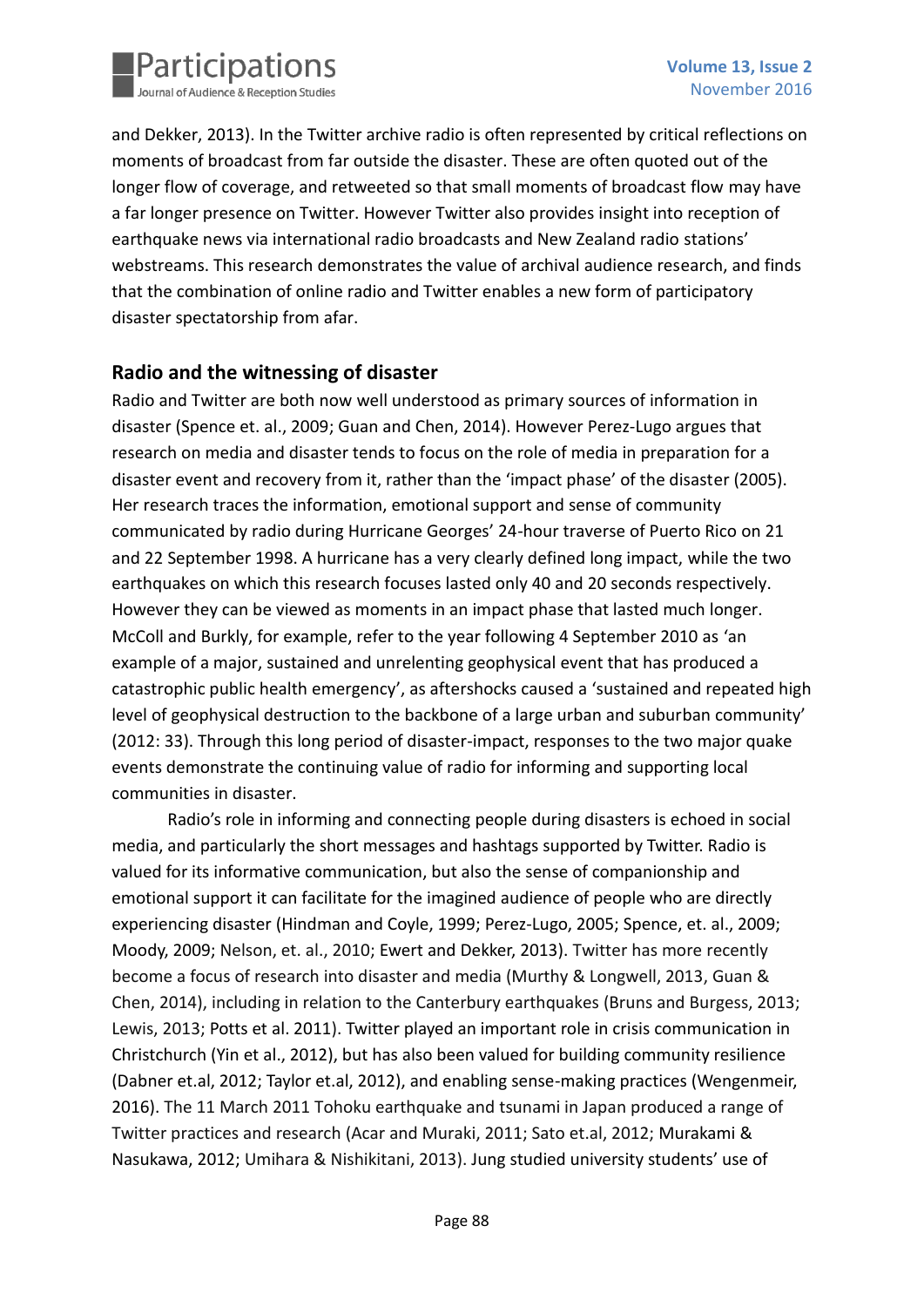

social media and compared it with 'mass' media after the 11 March 2011 earthquake, because 'few studies have examined use of social media after a disaster in relation to use of other forms of media' (2012: 'Research Questions 4 and 5'). She found that Twitter use in particular was driven by the desire to communicate with others and to access information, but radio was used significantly less by Twitter users in Japan than by non-Twitter users (Jung, 2012). The motivations that Jung identifies for Twitter use reflect those associated with radio use after disaster: to seek information and connect with others. This may demonstrate simply that the most effective media in a disaster are those that are most available at the time (Cottle, 2014).

Research on broadcast media after the Christchurch earthquakes has focused more on radio production and content than on television or audiences. Some research addresses the challenges faced by broadcasters after the disaster (Joyce, 2015; Pauling and Reece, 2014), or on how radio sounded after the September 2010 earthquake (Zanker, 2014). However it is harder to know what people heard and what that meant for their experience of the disaster. Vavasour's work (2014), based on surveys administered six months after the February earthquake, reveals some patterns of longer term use of different media, including radio, television, and social media, as it related to the availability of electricity in different areas of Christchurch. In the aftermath of the earthquakes, and particularly the February quake, the few radio stations physically based in Christchurch struggled to stay on air, being non-commercial independent stations limited in broadcast capacity by an inability to access studios or remote broadcast technology (Joyce, 2015). New Zealand's highly deregulated radio environment is dominated by commercial networks based in Auckland, and the national public broadcaster RNZ (Radio New Zealand) National, in Wellington (Shanahan and Duignan, 2005). Unlike in other post-disaster radio environments (for example Hindman and Coyle, 1999; Moody, 2009), the small scale of truly local radio stations in the city, and their inability to broadcast in the days after the February quake meant the radio coverage of the Christchurch earthquakes was almost entirely provided by national broadcasters for a national audience.

This article, about how people in Christchurch and internationally used radio after the Christchurch earthquakes, draws on Twitter for insight into radio rather than for disaster reportage in itself. The other primary source here is personal narratives, which along with oral history interviews are a more established site for researching both media audiences and disaster experiences than social media. Narratives have become a rich source material in disaster research, providing insights into the facts and experiences of disaster, and how survivors articulate their disruptive experience in an overall life story (Niemeyer, 2004; Dickie, 2006; Tuohy & Stephens, 2012; Stewart et al., 2012). Narratives fulfil an important role for the tellers, in creating some sense of order in the events:

Personal narratives are […] the primary means at an individual's disposal to regain order out of chaos. While fire trucks, bulldozers, construction crews and money allow for the removal of rubble and rebuilding of physical structures,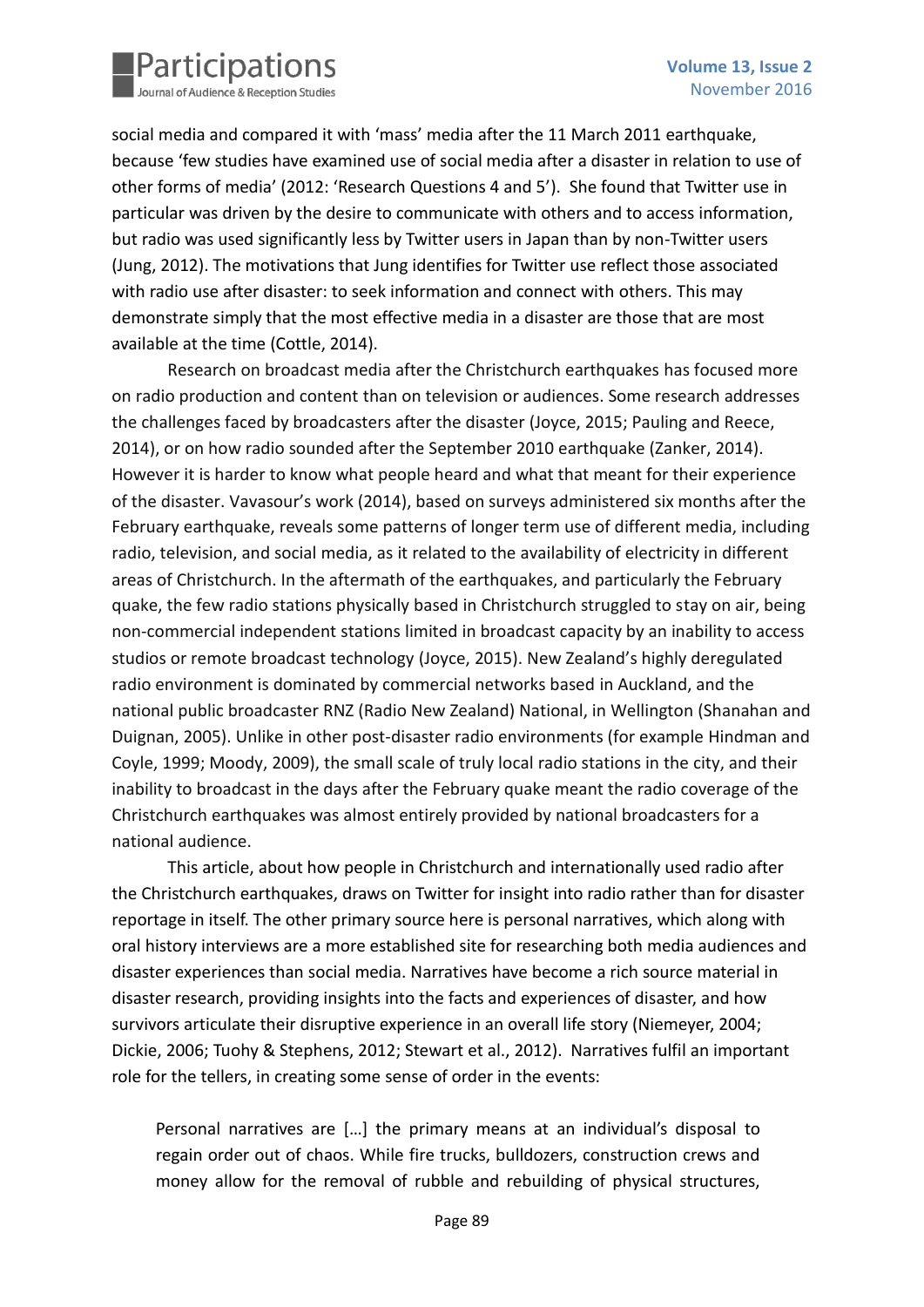

personal narratives accomplish the same work in our heads and hearts (Bendix, 1990: 333)

As Dhoest (2015) observes, a narrative is not an objective account, but a process of meaning-making, in which the importance and value of mediated moments are constructed as much as they are remembered, most often being co-created with a researcher (Stewart, et al. 201). Peter Lewis (2013) has taken a personal approach to radio oral history, developing his own 'self-ethnography', to recount his early memories of radio listening, which are verified and contextualised against other family and archival documentation. The possibility of self-narratives for revealing moments of media audiencing in disaster is illustrated well by Bendix, in reflecting on earthquake narratives prompted by the 1989 Loma Prieta earthquake (1990). In her own narrative of the disaster, she describes turning to television and radio after the shaking stopped:

There was only static on the TV. We turned it off and stood around the patio …. Ten minutes after the quake we found an operating radio station. 'The speakers were flying through the room,' said a badly shocked D.J ... They gave out their number, and as we went around the house to check for gas smells and broken pipes, and through the noise of sirens winding their way up the Berkeley hills, we heard the first earthquake stories being called in to the station (Bendix, 1990: 337).

Radio fulfils a clear purpose here in validating the shared experience of an earthquake, and enabling access to other people's experiences of that moment, pieced together into stories that soon develop patterns.

Research on witnessing of disaster often focuses on the ways in which 'disaster marathons' are constructed on television (Blondheim and Liebes, 2002; Marriott 2007), although that is not a framework applied to radio. Audiences' experiences of proximal mediated disaster on radio, television, or social media are often overlooked, and Joye identifies 'empirical studies of audiences' reactions to and interpretations of mediated suffering' as a particular gap in the research into media and disaster (2014: 999). Radio research demonstrates that long periods of radio coverage and listenership are characteristic of disaster media (for example in Perez Logo, 2015; Ewert and Dekker, 2013), enabling audiences embedded in disaster to better understand what is happening outside their homes, although as noted above the examples in previous research tend to be of media located within the disaster area itself. At the same time, online streamed radio means that people far away can utilise local media to witness the disaster as though from the inside, in real time, as a more participatory form of spectatorship than the globalised disaster marathon. This is a form of the 'ordinary witnessing' Chouliaraki describes as the 'first-hand witnessing and personal opinion' of citizens (2013: 147). However the distance lends this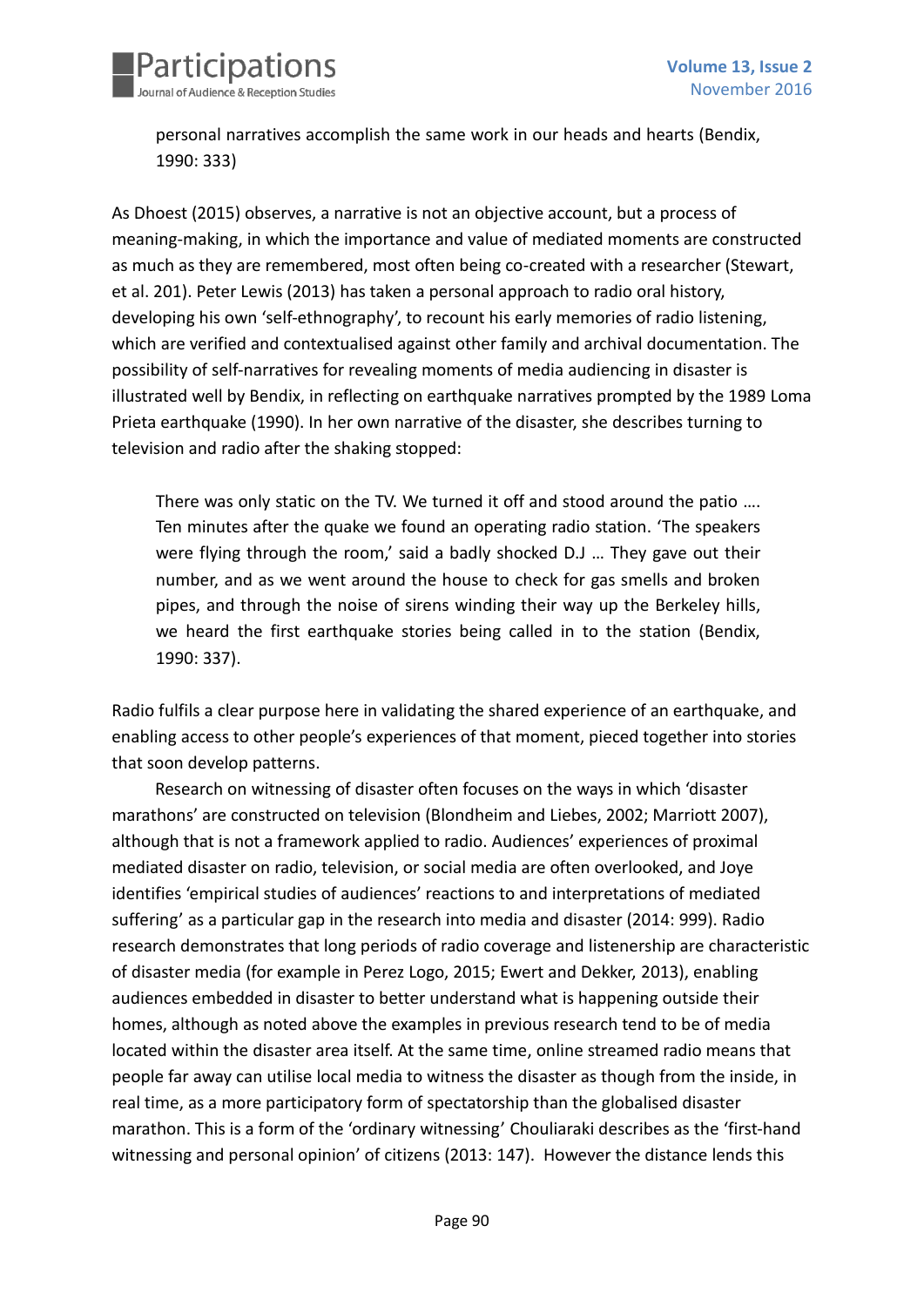

witnessing via Twitter a sense of performance, as users demonstrate to their own followers their understanding of distant events via on-the-ground sources.

When the voices of people outside a disaster dominate through its remediations, the experiences of those inside the disaster area can be overwhelmed. In a BBC 'live stream' of reports on the 13 January 2010 Haiti earthquake, Chouliaraki identifies that, out of 115 entries, only seven included the voices of people directly affected by the earthquake. The rest were from International Non-Governmental Organisations, 'Westerners indirectly affected by the earthquake or by Haitians who live in the West [or] in neighbouring countries' (2013: 163). In that journalistically mediated sequence of updates, the voice of the disaster is overwhelmingly that of spectators outside the 'zone of suffering' (2013: 165). Directly reading tweets, outside the structures even of the new 'participatory realism' of live blogging, renders the distant performance of 'ordinary witnessing' more striking, as a sequential series of reports in which an authoritative stance of ordinary witnessing may be taken by spectators from afar via local radio, as well as by people directly affected. This may be an outcome of the '"fetishizing" of liveness' that characterises contemporary television news (Marriott, 2007: 119), expressed through tools that enable distant spectators to bypass their own television news and access liveness at the source. How to unpick the role of radio in mediating the disaster between people in Christchurch, and those vicariously experiencing it from elsewhere in the world, is one of the tasks of this article.

## **Methodology**

This research is grounded in a methodological problem: how to research audiences of the past with existing resources. It is located in an emerging field of audience research that seeks to understand historical responses to media from audiences who may not have been specifically researched in their own time. Sources for this kind of research include oral history and other retrospective interviews or surveys, and archives. However archives pose particular problems for researchers, as:

Everyday practices of readers, viewers and listeners are typically beyond the remit of sources found in institutional archival collections, and the researcher is often left with a plethora of sources that only marginally address the object of study and rarely amount to a clear-cut, homogeneous understanding of audiences and their historical practices (Mihelj and Bourdon, 2015: 3).

In this vein, Massey's (1995) analysis of student media diaries that incidentally covered the 1989 Loma Prieta Earthquake demonstrates some uses of radio after that disaster, but that is secondary to students' reflections on their media experiences. This research began in 2015, when it seemed that interviewing people affected by the earthquakes about their media use during traumatic events of four years earlier would be impractical and unhelpful. Instead, the research uses two forms of archives to find insights into the use of radio after the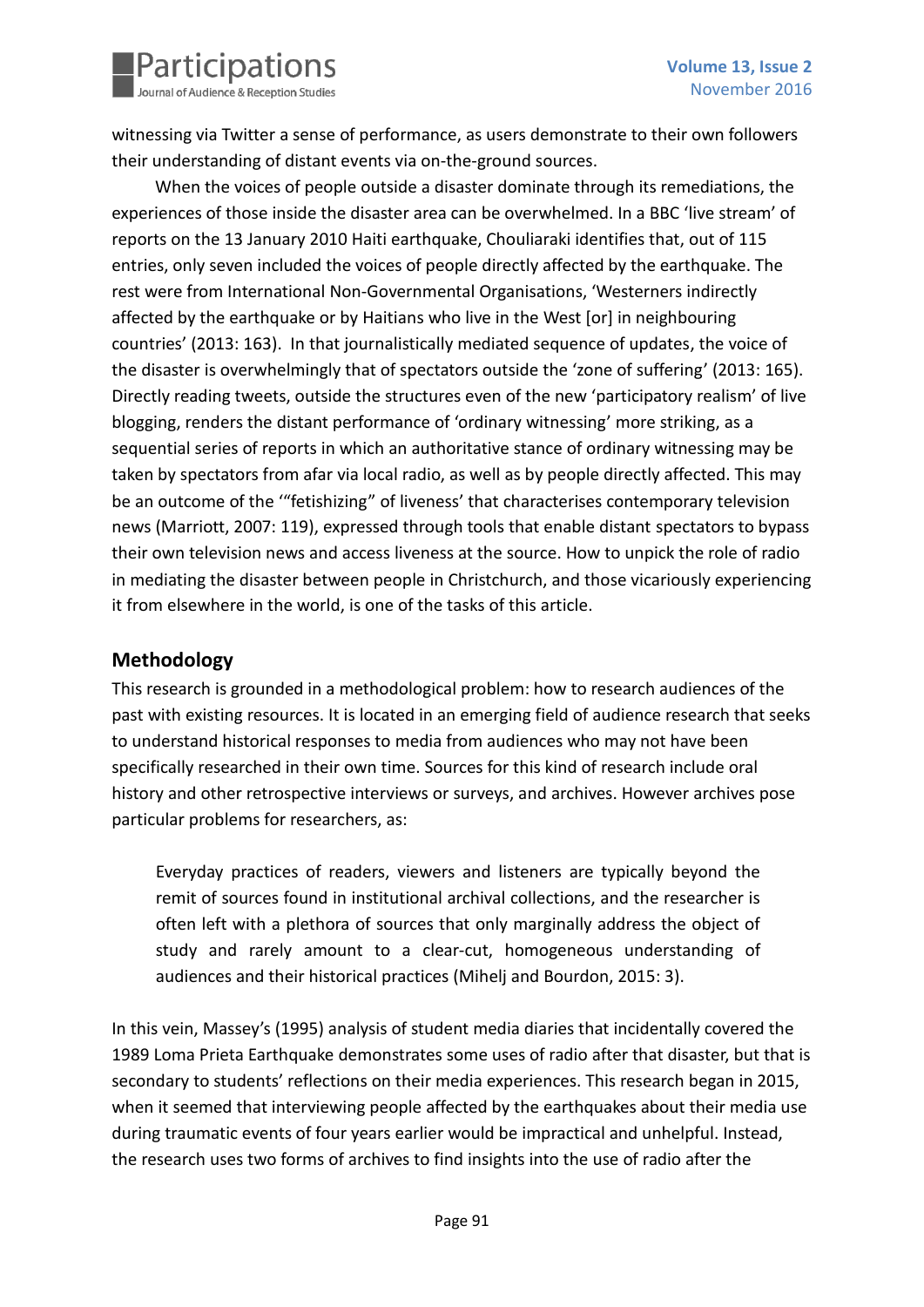

earthquakes, among much broader accounts of experience. One archive is the collection of personal narratives of earthquake experiences aggregated by UC CEISMIC. The other is a collection of close to one million Tweets sent in the first two years after the initial earthquake.

The personal narratives and Tweets reflect very different aspects of the earthquake experience. The narratives are first hand and retrospective, in some cases written up to two years post-quake. They tell stories that have been carefully considered and placed into a coherent structure. They have a similar shape, often beginning before the particular earthquake, moving through the experiences of the day, and ending with some form of restoration of order (Tuohy and Stephens, 2012). Twitter, by contrast, captures moment by moment accounts that were salient enough for a user to tweet about at the time. Constrained by the 140 character limit, the tweets offer brief insights into the earthquake experiences as they unfold. Twitter's global user base also creates international exchange of tweets about the earthquakes and media, and many tweets were sent by people who were not directly experiencing the earthquakes themselves. Combining the Twitter data with the narratives archived by CEISMIC enables comparison of retrospective first person narratives of disaster experience from within Christchurch with brief messages sent at the time of the unfolding disasters from all over the world.

The long form narratives were contributed to the CEISMIC archive from three discrete sources. The majority of narratives, one hundred and six, used in this research were collected by the New Zealand Ministry for Culture and Heritage, through an interactive website called 'Quake Stories'. A button on the site invites the user to 'tell your story', and this leads to a simple text box with the instruction 'Start writing your earthquake story here. Please write as much or as little as you like'. Further text fields include location and email address and the optional entry of name, date of birth, and current location. On clicking the 'Share my story' button, the text is immediately uploaded to the CEISMIC archive and available for public access. Twenty of these entries were interviews gathered by community organisation Project Lyttelton after 4 September 2010. Thirty-four of the narratives came from the 'whenmyhomeshook' website, which was still active in November 2015, but no longer accessible by March 2016, which invited parents to submit a child's earthquake story or poem by email.

Apart from the interviews, these stories were self-written accounts contributed by their authors, so they are not narratives aided purposefully by an interviewer as is the case with much narrative discourse analysis (Fraser, 2004; Neimeyer, 2004; Stewart, et al., 2012; Tuohy & Stephens, 2012). These do however construct idiosyncratic stories of people's own earthquake experiences, framed with a range of contextual and other information, as people use storytelling to make sense of their experiences (Bendix, 1990; Carlin & Park-Fuller, 2011; Kargillis, et al., 2014). Some are long, detailed, and imbued with emotional language, while others are more matter of fact descriptions, told in a way that maintains biographical coherence (Tuohy and Stephens, 2012). For this research, particular stories have been selected because they reference radio or television. Although the focus of this research is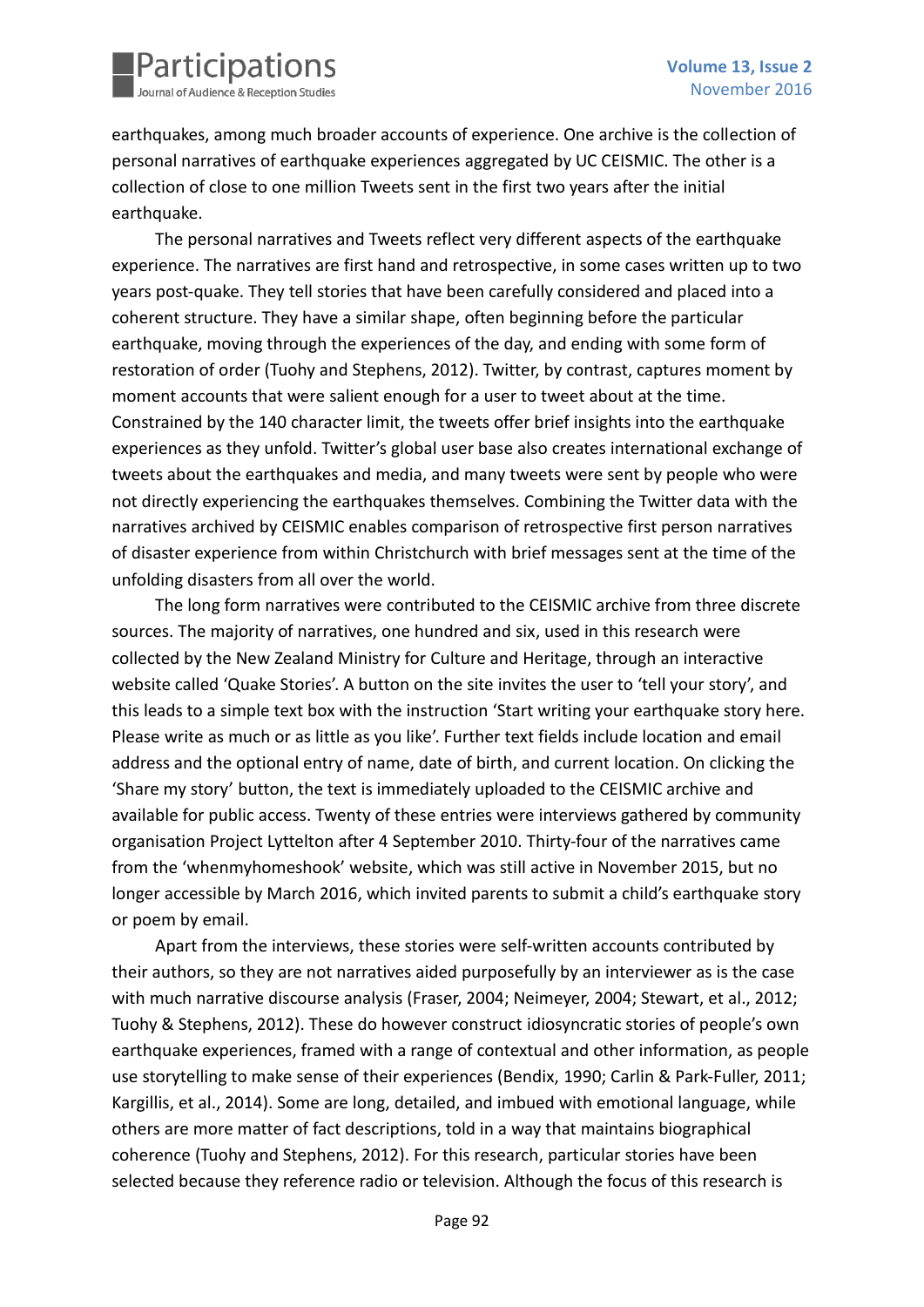

radio, it became apparent that many narratives included both media, and comparing them provided further insights into the role of radio after the quakes. These were sourced using the textual search function of the CEISMIC archive's web interface, with searches within each of the specific collections (Quake Stories and Whenmyhomeshook) for the terms 'radio', 'television', and 'TV'. Of 962 accounts held by the archive in total, 117 referred to radio, and 132 to television, although these are not discrete – some included both radio and television. Fifty two of the narratives referring to television were about sets being broken in the quakes rather than about watching television, although this often explained not watching.

In these accounts radio and television are sometimes marginal to the story, and sometimes central. However the location of the media moment in the overall narrative is revealing of the value of radio and television in the remembered and told experience. This may be different from the actual experience, and this article cannot reach strong conclusions about how radio and television were definitively used, but it can make some claims about how people integrate media into their disaster stories: the role of radio and television in reconfiguring 'a sense of order, meaningfulness, and coherent identity' (Crossley in Tuohy and Stephens, 2012: 28). The selected narratives were copied into NVivo, and each specific reference to radio or television within the narratives was coded with an emergent set of codes that identified the applicable earthquake and medium, along with details of location, time, media content, and reaction. Word trees and matrices run in NVivo helped to identify the context of radio and television use within narratives, and to compare media, locations, and timings between the two major earthquakes.

The Twitter material was collected by a University of Canterbury research team, using a research grant to purchase tweets relating to the earthquakes and aftermath from Texifter, a reseller of twitter data. The 962,728 tweets collected were sent during specific periods of time following major quakes, anniversaries, and significant quake-related events between September 2010 and 2014. They included references to variations on the words Christchurch and earthquake, and the most common hashtags, such as #eqnz. Including content references in the search query meant that the Tweets were not limited by hashtags. This particular research focuses only on those Tweets sent in the time immediately after the earthquakes of 4 September 2010, and 22 February 2011 (4-14 Sept 2010, 22 Feb – 22 March 2011), as the archived narratives focus on those earthquakes and the immediate period after them. Tweets that included the word 'radio,' a total of 2,542, were identified using the search function in Texifter's Discovertext tool, and these were coded to establish the context of each tweet, including aspects of location, source, and content. The coding was carried out by a research assistant, cross-coded by another research assistant, and also by the author. The tweets were then transferred into Open Refine for analysis, using faceting and clustering to group coded tweets according to discern patterns. The tweets discussed here mention only radio, because the emergent point of comparison in these was not television, but broadcast listening in Christchurch compared with online listening in other parts of the world.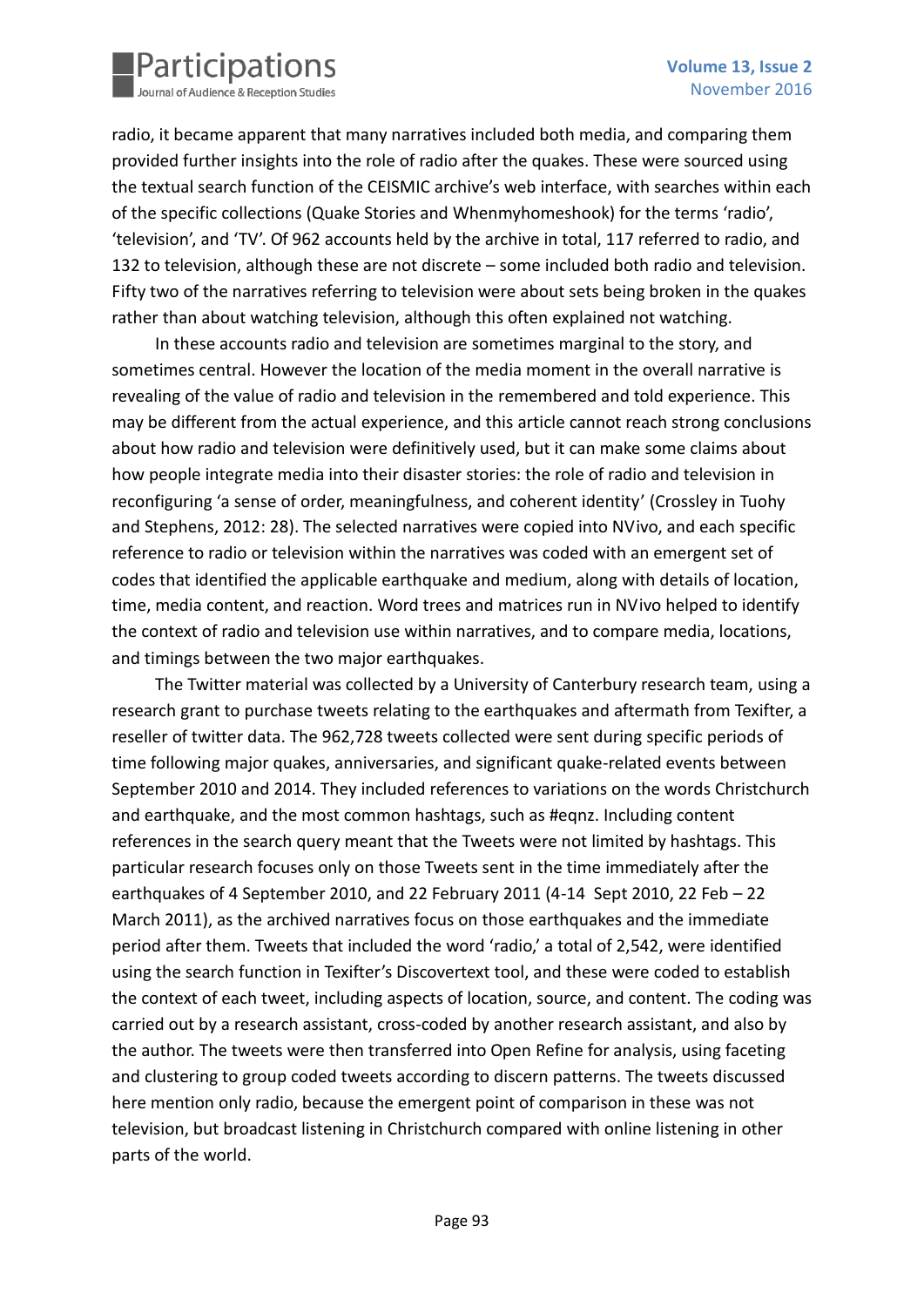

There are ethical concerns associated with the archival sources used in this research. All of the material included here is publicly accessible, searchable, and has been compiled for the purposes of research. As far as Twitter goes, however, access to this substantial dataset was only made possible with research funding, and could only be gained through a third party vendor of Twitter data. This illustrates substantial concern about inequities of access to social media data for research, the transparency of research and the difficulty of replicating and verifying data that is covered by strict Terms of Use agreements (Bruns, 2013). The research team was particularly concerned about the ethical impact of research on this scale, in which Twitter users were frequently describing emotional trauma and grief during the post-quake period. It is not possible to fully anonymise Tweets because their text can be located in search engines, and full anonymisation would require stripping away too much information about location and personal bios that was pertinent to the analysis. However the full collection of Tweets from which this research draws has been stored in a purpose-made database, in which user-names were replaced with individual numbers for analysis and multiple levels of access for different research purposes have been defined. Material analysed with Open Refine has been deleted and is only now stored in the database. The narratives held by the CEISMIC archive are explicitly for research purposes, but for this article quotes are included without names, identified only by the earthquake to which they refer, as September, or February, in the shorthand that has become common usage. The quoted tweets are also identified only by the relevant earthquake, or location of the tweeter. Quotes are presented as found in the material, including errors of spelling and grammar, in order to preserve their voice.

#### **Personal narratives: witnessing proximal disaster**

The personal narratives held by the CEISMIC archive vary in their detailing of earthquake experiences. Some are short reflections on particular moments of an earthquake and its aftermath, while others are long and informative accounts covering several days. Because the narratives were contributed using an open text box on a website they do not respond to a specific set of parameters and cannot be read as comparable transparent accounts of widespread earthquake experience. However they reflect the perspectives of their authors, and how earthquake experiences are represented. These are accounts not only of personal experiences of disaster, but of how that disaster was mediated, in which broadcast coverage of the disaster becomes a means of understanding what is happening outside the narrator's immediate environment. Radio and television provide a means of witnessing the local, proximal, disaster, as well as emotional support and validation for those within the disaster area.

Media use in the narratives of the September 2010 and the February 2011 earthquakes differed in ways that reflect the timing of the earthquakes, the extent of electrical supply failure across the city, and the relative damage and loss of life. The September earthquake narratives are fairly straightforward, usually beginning with a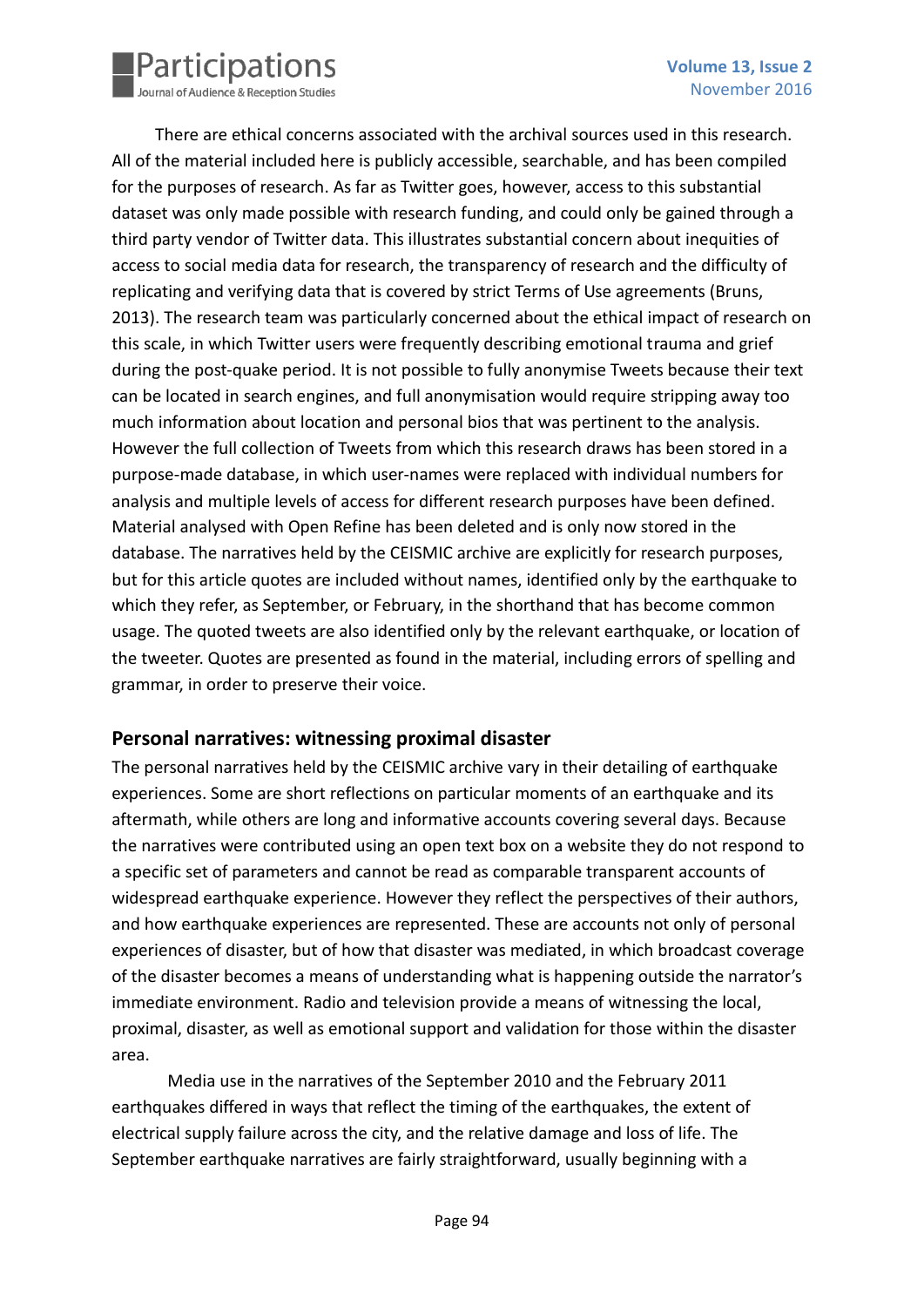

narrator who is in bed, though not necessarily asleep, is surprised by the earthquake, seeks reassurance from other household members, seeks information from the radio, frequently returns to bed listening to the radio, and perhaps watches television when power is restored or on reawakening later in the morning. By contrast, the February narratives tend to begin with the normality of the day before the earthquake hits, establishing that many narrators and / or family members were away from home when it happened, leading to lengthy journeys to return home or to a place of safety and be reunited with loved ones. A number of narratives after each earthquake reflect on their lack of access to radio, or to batteries, and many situations of radio listening take place in cars, in which the car is often also framed as a place of safety when a house has become unsettling.

Radio tends to be available, in homes, cars, or via cellphones, soon after both events, while television is usually only accessible later in the day or days following the quake, when electricity supply is restored, or the narrator arrives at another location. The most salient use of radio after both the September and February earthquakes was as an immediate source of verified information about the size, location, and effects:

I tuned into the radio and it seemed forever before reports came through, buildings down in the city. Power out everywhere, water out too. After cleaning up a little we returned to bed [… ]what else could we do till morning. Shakes and rumbles carried on. (September)

The nationally networked structure of New Zealand radio became very apparent in the wait for news of the quake in September, as reflected in this comment about RNZ:

We turned on the radio to see if there was any news, but the announcer (in Wellington) was just commenting that she'd felt an earthquake, and wondering where it was. We were trying to re-tune to a local station when the first aftershock hit. It was quite a big one (though felt tiny compared to what we'd just been through!) and knocked the power out. (September)

Many accounts of radio listening on 22 February 2011 take place when the narrator is trying to get home, or to collect their children from school, while walking or in a car. Radio is the companion to the frequently long and distressing journey, and is associated with shared, collective emotion:

Bumper-to-bumper traffic both ways on Birmingham drive. Moved maybe 5 car lengths in the first 15 minutes. Listening to the radio, trying my cell, exchanging nods and grimaces with people crawling past me going the other way. (February)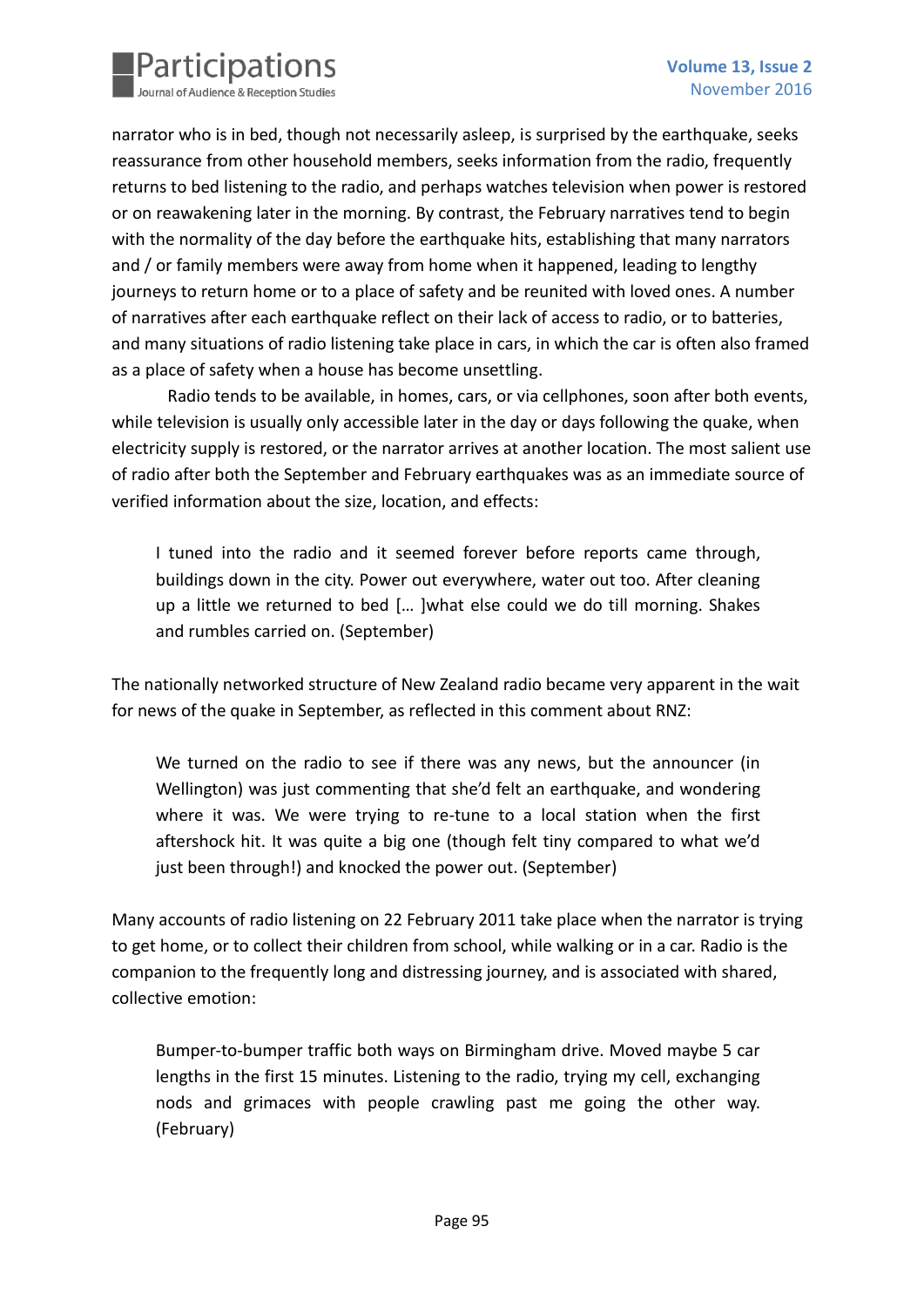

We meet people on the walk home: stressed people, helpful people, scared people. We talk, we share radios, we hear of deaths. We live through a surreal moment when the people on the radio discuss an earthquake and it reaches us several seconds later. Through it all we worry. (February)

These accounts illustrate the role of radio in providing information about the event beyond personal experience, but also the partial nature of that information. The February narratives above are clipped in tone, expressing the stress of the moment, in a present tense that relives the experience. Radio at that moment cannot provide enough information, or personal enough information, to reassure someone in the middle of the disaster.

Despite the value of radio, there are expressions of frustration by those who remained without electricity at the impossibility of seeing what is going on. In some stories the narrator is embedded within a very personal experience of disaster in which radio is the only source of connection to the rest of the city:

We did not seem to exist to emergency services and had to very much rely on our own resilience and resources to get through, thank goodness for our little radio. (February)

Our evening was again spent listening to the radio, hearing reports of water tank deliveries, portaloo drop-offs, requests and offers for help, rising body counts, closed roads, etc. (February)

There is a strong desire in many of the narratives to witness the disaster visually, exacerbated by the fact that people in the rest of New Zealand, or outside the immediate disaster area, had access to images and visual knowledge of the event that were inaccessible to those within it. Many narratives refer to receiving text messages from friends and family about the images on television while being unable to witness the footage themselves for hours or days:

All we had to rely on was the AM radio  $-$  it was hard to listen to the reports coming through, the rising death toll, the buildings that no longer stood, the damage to residential areas…. I had friends from out of town texting me about what they were seeing on  $TV$  – and while part of me wished I could be watching, another part of me knew that seeing the footage would be over-thetop upsetting. (February)

The radio gave us good information but we felt very disconnected [from] our city not knowing what had [happened]. We later found from our children, who all live in other centres, that people outside of Christchurch had a far better understanding of our situation than we did. (February)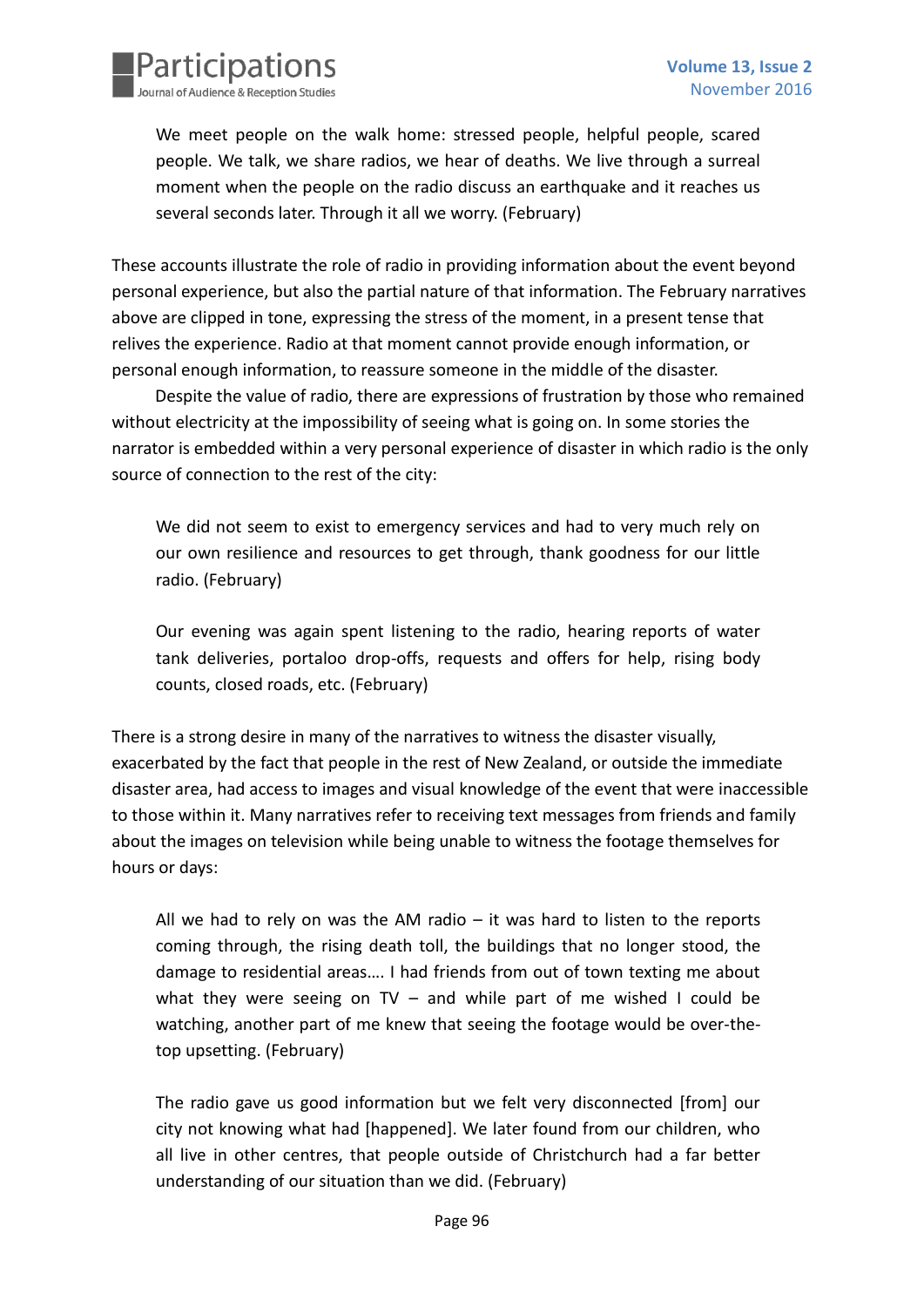Those who were in the midst of the disaster were the least able to witness it in a televisual sense, while actively witnessing it in their own life. The role of television in the narratives reflects the extent of electricity failure across the city, as many areas of Christchurch were without power on 4 September 2010, and even more after 22 February 2011 (Vavasour, 2014). Massie and Watson show that while it took one day to restore power supply to 90% of Christchurch after the September earthquake, the same process took ten days after the February earthquake (2011: 425), with the majority of power loss being from the central city eastwards (426). Television therefore remained inaccessible across the most damaged parts of the city for a considerable period of time.

In accounts that included television the moment of seeing the coverage often comes at or towards the end of the story. Being able to watch television frequently signifies arriving at a place of safety that also has electricity, or having the power restored to the narrator's own home. As indicated above, this also signifies a return to the broader national community of viewers witnessing this disaster. In these narratives turning on the television and seeing the earthquake damage is often framed the moment where it all 'became more real'. In some accounts this occurred in the narrator's own home:

We got home to find the power back on. We spent the rest of that day watching the continuous TV coverage – not believing the damage to roads, buildings and houses, but comforted by the news there had been no deaths … (September)

In others, particularly after 22 February, the reality of television witnessing came after a longer journey.

It was three days till my mum and her partner sourced a generator from a friend in Dunedin that we were able to turn on the TV and see the devastation that had happened to our beautiful city. I wasn't ready mentally or practically to experience a disaster of this scale. (February)

Television images in these stories are intertwined with the journey to safety and relative normality, but they also carry an emotional burden as narrators are able to relax a little and process the implications of the event:

Later that evening, when the rain started, our saviours arrived and invited us to stay the night where they had everything we did not. We charged our cells, had more hot food and for the first time, saw the chaos as everyone else did on TV. What a frightening experience. Just seeing what had occurred 10 minutes from our house almost brought us to our knees. I know that we were lucky, lucky that we were not in the CBD or East of the City. So many were not lucky. (February)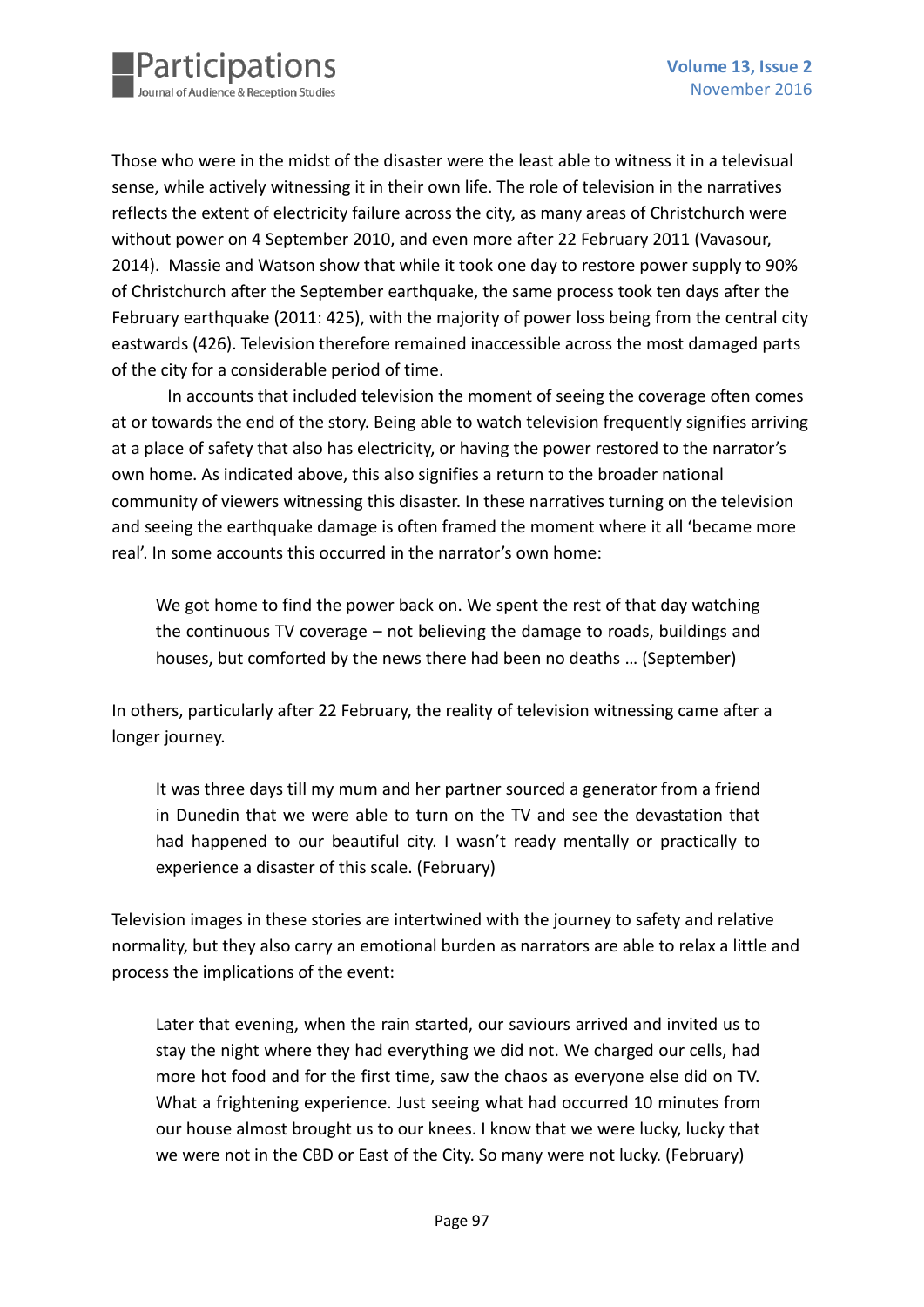

The television images illustrate what radio had been explaining in words, but there is a strong need for the survivors to 'see for themselves'.

Many narrators remember specific details of the things they heard on radio and saw on television, and these accounts are often emotionally charged. People remark that they were shocked, or in shock, or that the images on television were shocking. Many references are made to disbelief and an inability to believe what they are seeing or hearing, or that it seems unreal. The unreality often refers to the experience of witnessing disaster taking place in their own city. This is particularly marked in narratives by people who lived on the western side of the city, where electricity remained on, and there was less evidence of physical damage.

When we got back the power was back on, so we just sat in the lounge glued to the TV while the scale of the disaster was revealed. It was a very surreal experience to have actually experienced the event, and be in the middle of it all. Normally the news happens somewhere else. It still doesn't seem quite real now. (February)

The structural similarities with a previous quote ('We got home to find the power back on…') illustrate some of the recurring references to television, with the primary differences between them defined by the effects of the two different quakes.

Everything seemed so normal out here…, but on TV we were seeing pictures of the destruction in the central city, just a few km away. It was hard to believe we were in the same city as the one on TV where a state of emergency had just been declared, and search and rescue teams were digging through rubble searching for victims …. I keep thinking that the pictures on TV are from some foreign city, but then I recognise the buildings, and can work out exactly where the camera person must be standing to shoot the film – it's all so familiar and yet so unreal. (February)

The strength of responses is also reflected in references to being 'glued' to the television, or occasionally the radio, of being unable to tear themselves away from the coverage, which is often referred to as showing 'devastation'. The images on television are regarded in many of these accounts as salient confirmation of what had happened, while viewed through the understanding that 'most people' only experience disasters through media (Joye, 2014: 994), so that the recognisable mode of the disaster marathon television coverage conflicts with recognition of the local setting. Television carries more emotional weight in these stories than radio does, operating in a visual frame that has 'the power to create stronger emotional and immediate cues' (Rodriguez and Dimitrova, 2011: 50). Television's role in confirming the reality of the disaster perhaps also reflects the success with which television journalism has adopted 'discourses of authenticity and presence, which proffer the 'real', the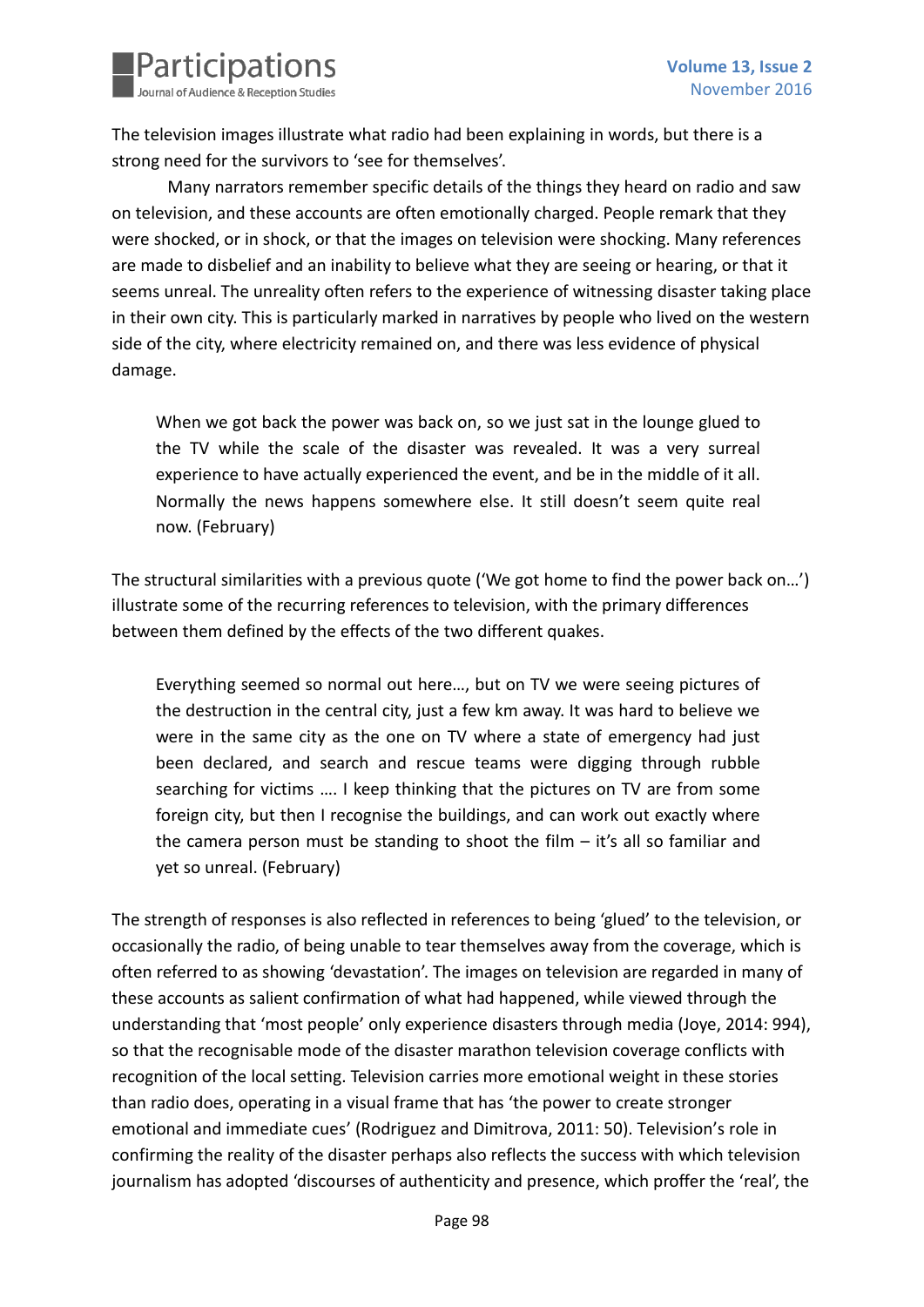

'genuine' and the immediate' (121). Indeed, in the first hours and days after the 22 February earthquake the coverage was dominated by the kind of amateur video and raw journalistic coverage (Brown, 2011; McCosker, 2013: 390) that reinforces discourses of authenticity and presence (Marriott, 2013: 113).

Radio and television bear witness to disaster unfolding beyond an audience member's immediate location. Both provide news and detail about what has happened, but they fulfil different purposes in the narratives above. Radio tends to accompany people on their journeys to a place of safety, while television signifies that safety, inherently tied to the presence of electricity. Radio traces the unfolding facts of the disaster, the rising realisation of death and damage, while television solidifies that knowledge, makes it real in its images. In many of the earthquake narratives, there is a complex sense of navigating roles as both participant and audience member (Marriott, 2007: 112), embedded in a disaster but reliant on media for information, confirmation, and connection. The way radio is represented in the tweets replicates these points, but also extends the participant-audience member relationship beyond the disaster zone itself.

### **Twitter: global circulation**

Twitter offers documentation of 'live' radio use in the aftermath of the earthquakes, and potential insights into the listening experiences described in the personal narratives, from within the moment itself. In practice some of the collected tweets reflect this, but the majority were sent from outside Christchurch, and overwhelmingly the Twitter references to radio after the earthquakes were from outside New Zealand. The radio listening referenced by the Twitter archive, therefore, is largely by people who were not personally involved in the disaster. This distribution of users may reflect the relatively low population and level of Twitter usage in the Canterbury region in 2010 and 2011 (Vavasour, 2014), and it is not necessarily representative of the overall distribution of all tweets in this time, as the 'radio' tweets examined for this research were a small number of all earthquake-related tweets. However the active engagement with New Zealand radio by international Twitter users is revealing of the global reach of online radio and suggests a desire to actively participate in distant disaster.

In the ten days following the earthquake of 4 September 2010, 679 Tweets were sent that referred to radio in the earthquake context. Of these 82 were sent from users who appear to have been in Canterbury, so experienced the earthquake, while 199 were sent by users in the rest of New Zealand, and 395 by users in the rest of the world. As expected the local tweets referred to radio content and the experience of listening during a disaster, but tweeters also critiqued the content and presentation of radio stations. Twitter users overseas were either remarking on the news heard on their own local radio stations, or seeking out New Zealand radio web streams for news on the quake. A subset of tweets was from overseas radio stations eliciting responses from people in Canterbury for eye witness reports.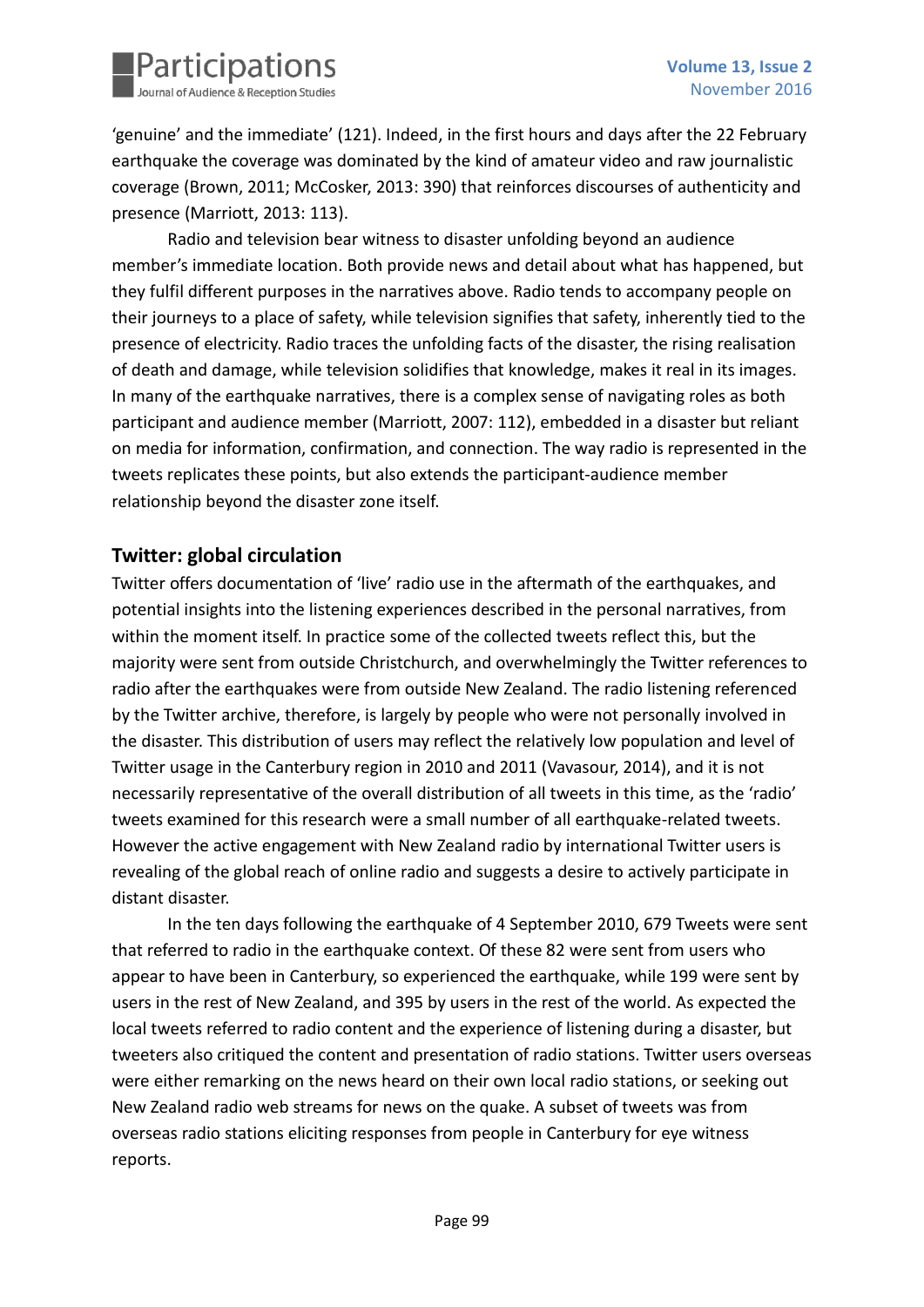

The overall pattern was repeated after the Earthquake of 22 February 2011, although the patterns and content of Twitter use reflected the timing and more extensive damage. In the month following that earthquake, 1863 tweets were sent with the word 'radio' in them, of which only 54 identifiably came from people in Canterbury, 445 from the rest of New Zealand, and 1362 from the rest of the world. It is not possible through the content or biographical information in this dataset to know whether any of these were sent by New Zealanders living abroad. International tweets played a much bigger role in this earthquake, and in a pattern that follows global time-zones. The initial activity on Twitter originated in California, where 12:51pm New Zealand time was 3:51pm on 21 February, while it was closer to midnight in the UK and Europe, and responses tended to flow through the following morning. Content followed similar patterns to the September tweets, with people in Canterbury remarking on their reliance on radio's informational and connective value, while people from around New Zealand and the world commented on radio content and shared information.

Where many of the personal narratives identified radio as the first broadcast medium to which the narrators turned for information, the Twitter references to radio from people in Christchurch tend to emphasise the comfort provided by radio. This possibly reflects the longer time period across which Twitter users mention radio, compared with moments described in the narratives, and a social media form that facilitates descriptions of the user's activity at a specific point in time. On 4 September 2010, this is most apparent in a Tweet sent from Christchurch in the evening following the quake:

#quake have made a pot of thick, yummy soup, have warm clothes on, ph, radio, and torch handy .. settled in for the nite! #nz (chch)

On 22 February 2011, some references to radio comfort emerge from the post-quake journey period identified in the narratives, from one Twitter user gathering with others outside the home, and another reflecting on radio in the car:

Standing with neighbours listening to radio. #eqnz

Trying to get home roads are gridlocked National radio I love you #eqnz

The Tweets also provide some evidence of the role of radio in the period after the February quake, and communicate some of the disaster humour of that period:

Thank you Radio New Zealand. Keeping my wind-up radio close by. Also a comfort to know where my gumboots are. #eqnz (Christchurch, February)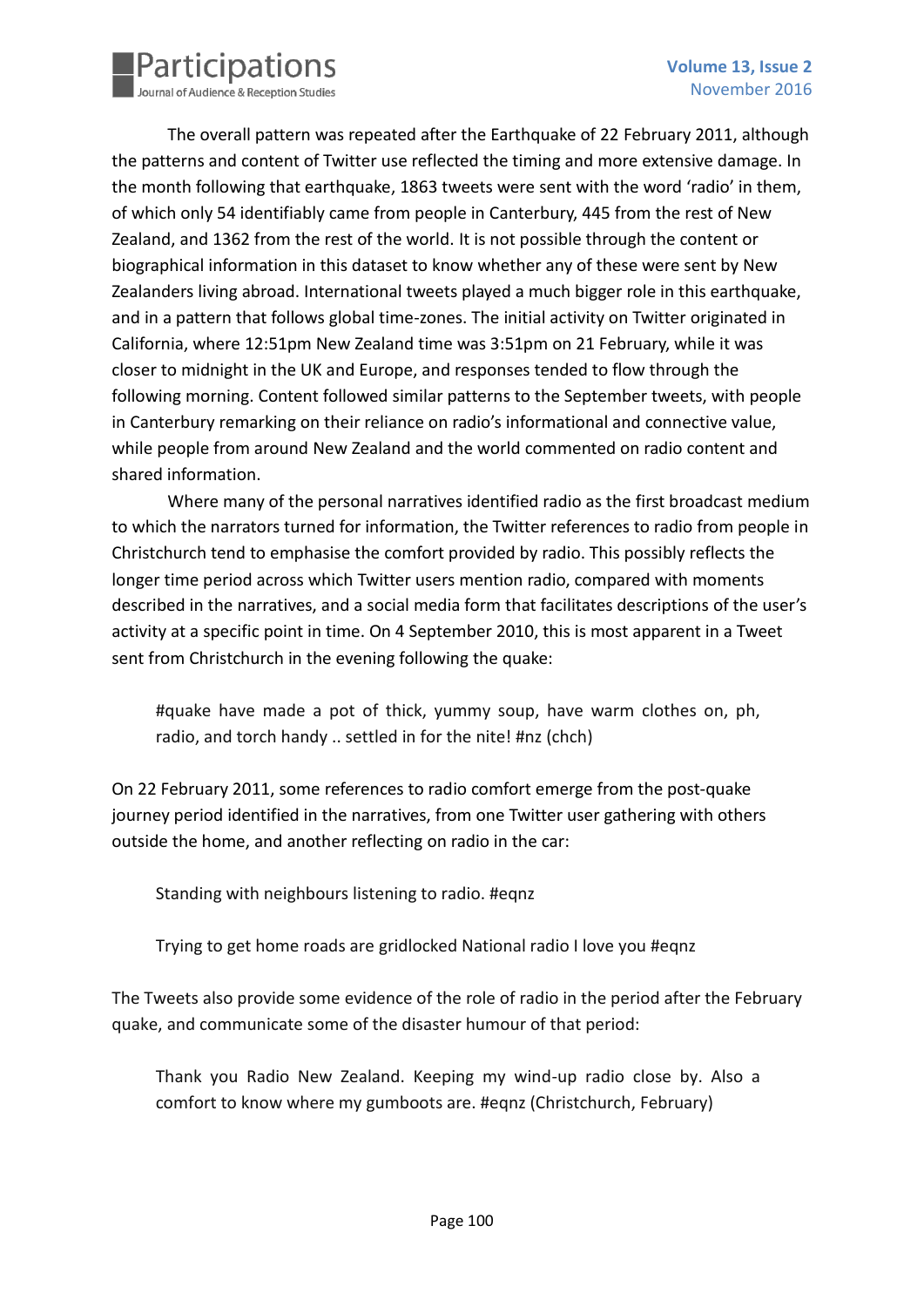

Found some hiphop beats on my trusty AM Radio. Cranking\* this candle lit club right now \*Actual definition of cranking may vary #eqnz (Christchurch, February)

References to content in the tweets include some information directly translated from radio, but users in Christchurch and the rest of New Zealand tend to reflect on the kind of content carried by radio more than the information itself.

Praise to National Radio over #EQNZ coverage. If you ever needed to realise the value of good state broadcaster this is (September)

Well said! RT [user]: Kim Hill and Mary Wilson doing a superb job on RadioNZ. Our state radio outshines the state broadcaster #eqnz (September)

Yet again, radio is the place to listen to #eqnz coverage. No doubt this quake is much, much bigger than previous ones (February)

However Radio New Zealand was subject of many critical comments following the September quake, for the pre-programmed broadcasting of the Beach Boys' song 'Good Vibrations':

Most of the private radio music stations giving earthquake updates. RadioNZ, not so much. They're playing 'Good vibrations' #nzeq (Christchurch)

Oh. So Radio NZ is playing 'Good Vibrations' by the Beach Boys. ummm. huh. #eqnz (RoNZ, widely retweeted internationally)

Further criticism focused on the broadcast of the scheduled 'Storytime' programme for children at 6:30am:

Unimpressed at having to listen to storytime on radio  $NZ$  – perhaps a nice distraction to the listening folks in chch? #earthquake (RoNZ)

um, an earthquake just hit New Zealand and their national radio station is playing a fictional audio story? Not cool. #eqnz (RoW, retweeted twenty times)

Radio New Zealand responded to these criticisms in a special report on the station's quake coverage, observing that the stories were broadcast 'while newsroom resources and presenters were gathered for a three hour special programme to follow at 7.00 am', although 'Some listeners who tuned in during that brief period missed the earlier and later coverage and expressed concerns about Radio New Zealand's performance.' (Barr, 2010: 7).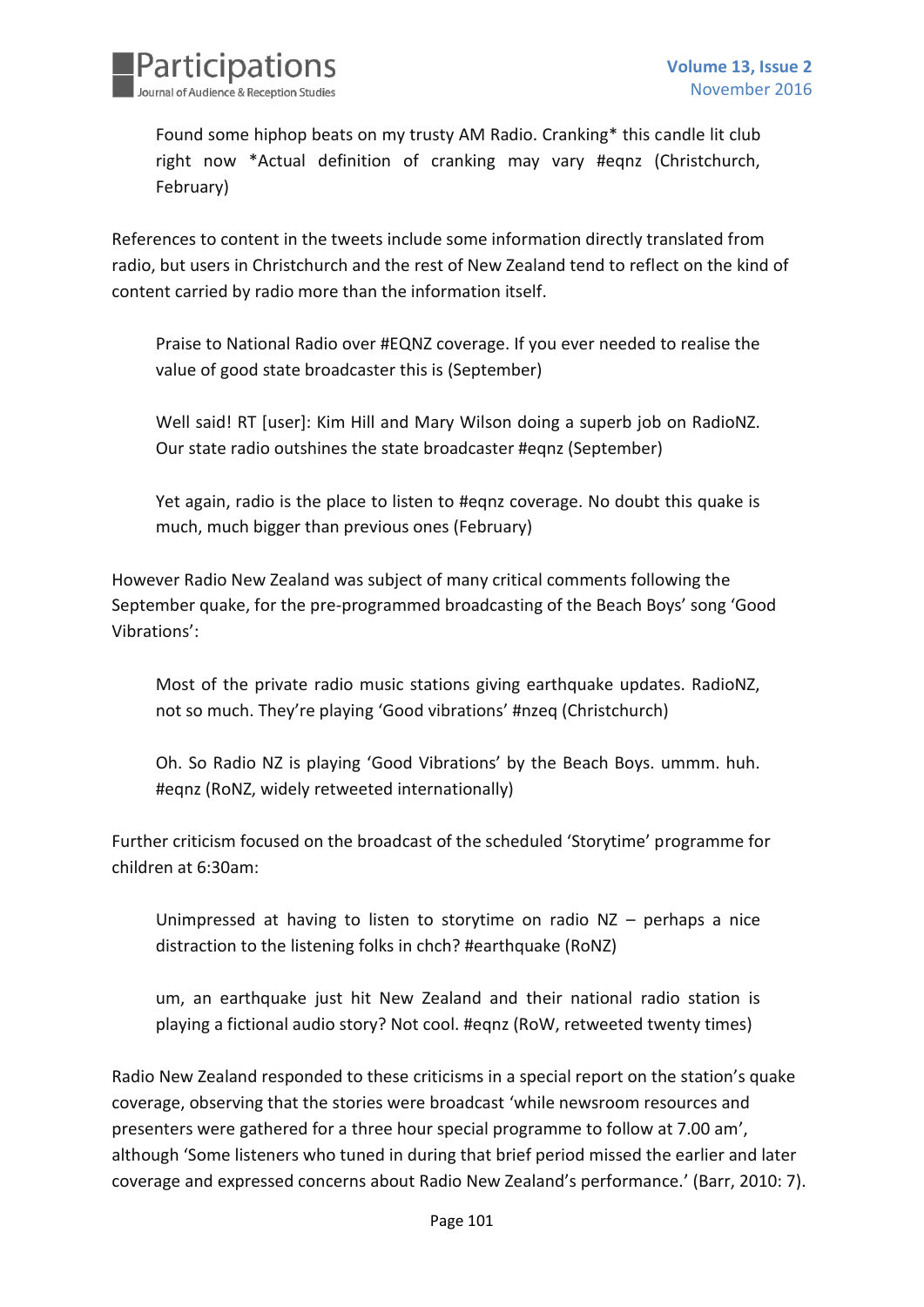

The report also acknowledges responses to 'Good Vibrations', based on text message communication from listeners: 'While the choice of this track did receive positive feedback from some Cantabrians who appreciated the irony as they listened huddled under dining room tables, the rotate music was subject to some animated criticism on the social network Twitter.' (Barr, 2010: 7). RNZ's framing of these responses suggests that those who were listening over the longer term - by implication those within the disaster area - were more accepting of moments of radio that appeared irrelevant to those just tuning in briefly.

Twitter users in September 2010 also compared the coverage of different radio stations, and compared radio with television and Twitter itself:

Agreed! And the #eqnz twitter stream. RT @Zurtle: Of all the media coverage I've seen/heard, I reckon Radio Live has been the best by far! (Christchurch,)

One interesting side note – we gave been relying on Twitter for ALL info since it happened. Much faster than radio etc #eqnz' (Christchurch, retweeted 17 times)

Twitter photos and reports the best, second is Radio NZ, TVNZ woeful #eqnz' (Christchurch)

At last, ta RadioNZ for news on what you're now describing as a 'clearly significant' earthquake in Christchurch. TVNZ, turn on the radio. (RoNZ)

This range of tweets suggests that radio and Twitter are comparable as sources of information, and that both were considered more effective than television in the immediate aftermath of the earthquakes.

As identified above, the most active Twitter users referencing radio after both earthquakes were located overseas, away from the disaster area, and few of these identified any particular connection to New Zealand, or Christchurch in their tweets or bio and location data. This suggests a high level of engagement with the web streams of New Zealand radio stations, to which people appear to have tuned in to find more detailed local information. After the September earthquake these tended to focus on more light-hearted aspects:

OK.. listening to NZ radio. People keep texting and emailing the station to report who's fallen out of bed. LOL #newzealand #quake (RoW)

However, after the more serious February earthquake, people seem to be using New Zealand radio more actively as a form of witnessing, and using Twitter to share their information and observations, demonstrating the technical ability to participate in a distant disaster in a form of performative spectatorship: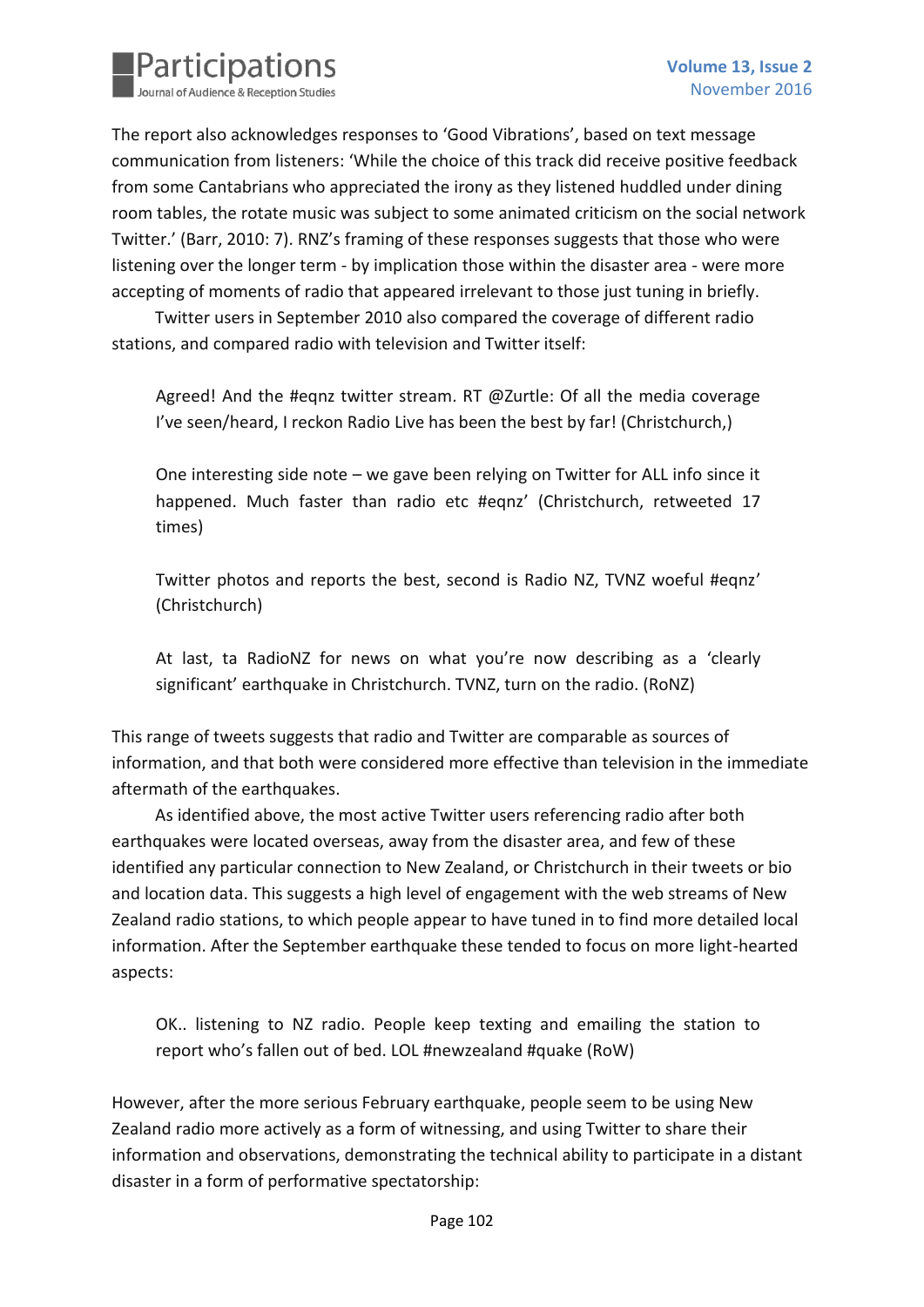

Listening to a radio talk show out of New Zealand...a 6.3 quake hit very close to Christchurch, damage said to be extensive. (Florida)

live audio stream of eyewitnesses calling into Auckland radio station from Christchurch earthquake zone http://bit.ly/bTxHMS thx @u62 (Washington)

However, here again the form of New Zealand radio is critiqued even while the disaster is being witnessed, in a manner that may suggest that the public broadcaster is technologically backward, or emphasises the urgency of the broadcast:

wow, listening to New Zealand radio nationals news update on the quake. The presenter is actually reading from printed off papers. #rare (Texas)

Other tweeters refer to coverage of the earthquakes, particularly the February quake, on their own local stations around the world, and here the form of witnessing becomes more immediate. These tweets tend to refer to the value of radio as a medium, emphasising its liveness and intimacy.

Just found out one of hubby's rellies is in Christchurch for work. I hope everyone's OK. It sounded bad on the radio on the way home! #eqnz (Brisbane)

Woke up to Radio telling me about new earthquake in #Christchurch! Certainly hope they can recover from it. Great place and great people! (Seems to be UK)

Radio is such a powerful medium. @CBCStephenQuinn chats w/girl in NZ re: earthquake as aftershocks hit. She reacts. I felt like I was there. (Canada)

A substantial body of international tweets are from radio stations overseas looking for people to share experiences of the earthquake live on air. There were a handful of these after the September earthquake, and many more after February, from stations including RTE in Ireland, and CBC in Canada. People also shared their experiences of being interviewed on international radio, and television, stations, creating a close interrelationship between radio, Twitter, and a global media environment. The Australian public broadcaster ABC dedicated a digital channel to rebroadcasting Radio New Zealand for nearly a month following February 22, with regular Twitter updates about the content.

Twitter was used substantially by people in Christchurch to share the experiences of the earthquakes, and by those in the rest of New Zealand and the world to share information and empathise. In this small subset of the overall tweets however there are insights into the role radio played for people within the disaster, especially when without electricity. Radio offers companionship and a sense of preparedness, as well as the kind of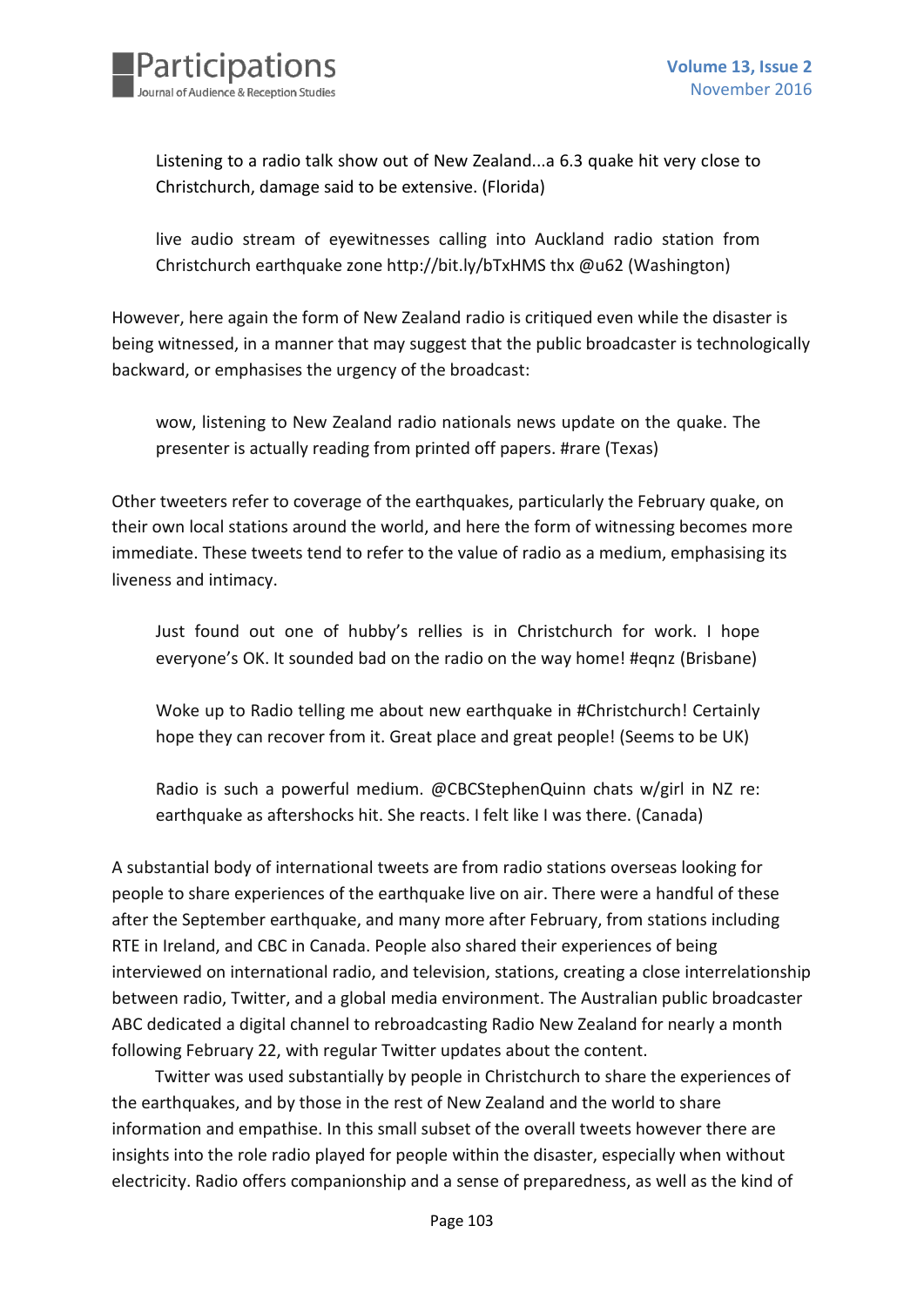

connective work indicated in the narratives, and there is a strong sense of gratitude for the radio coverage expressed in the 'moment' through tweets, that is not communicated in the same way by more reflective narratives. However Twitter is most insightful as a source of commentary on the quake coverage of radio, television, and twitter itself, for acknowledging the coverage provided by radio stations overseas, and revealing international use of New Zealand radio web streams.

## **Conclusion**

This research sought to examine how radio was used after the Christchurch earthquakes, drawing on personal narratives and tweets as archival records of experiences. Comparison of those sources reflected more than anticipated uses of radio for comfort and information, with contrasting accounts of listening to radio from within a disaster and using radio from a distance to witness the disaster. In the period after the earthquakes, radio surfaces in the narratives as the obvious medium for understanding what is happening as quickly as possible. Its ability to witness events beyond the listener's immediate environment is central to radio's role. In many radio-focused narratives it provides long-form companionship, particularly through periods without electricity. Television, in contrast, is framed as more emotionally resonant, seeming to confirm the reality of the disaster for people who were embedded in it. In the narratives, television also signifies an end point to the immediate dislocation of the disaster, when people regain access to electricity. In many of the narratives the time period between the beginning of the earthquake and a sense of safety, or televisual confirmation of what has happened, takes hours or days, which is just one indication of the long impact phase of the earthquakes, experienced through constant aftershocks. In the Twitter archive it is apparent that international Tweeters used New Zealand radio web streams to witness the local disaster, and then performed knowledge of it through Twitter, as a way of participating in the petit narratives of disaster (Chouliaraki, 2013: 168), implicitly expressing a desire to be not just an audience, but a, safely distant, participant in it. In the Twitter archive moments of media may be quoted out of the longer flow of coverage, and retweeted so that small moments of broadcast flow are given a far longer presence and reach. The audiences who used radio and Twitter in the immediate aftermath of the Christchurch earthquakes were embedded in the disaster or distributed around the world. They accessed radio in the midst of a local emergency or online from a distance. The archived Tweets and personal narratives demonstrate both the emotional connection to radio by audiences within the disaster, and the power of radio witnessing for listeners overseas.

## **Biographical note:**

Zita Joyce is a lecturer in Media and Communications at the University of Canterbury, New Zealand. Her research interests include broadcasting, radio spectrum, and the impact of the earthquakes on radio and media art practices in Christchurch. Her earthquake-related work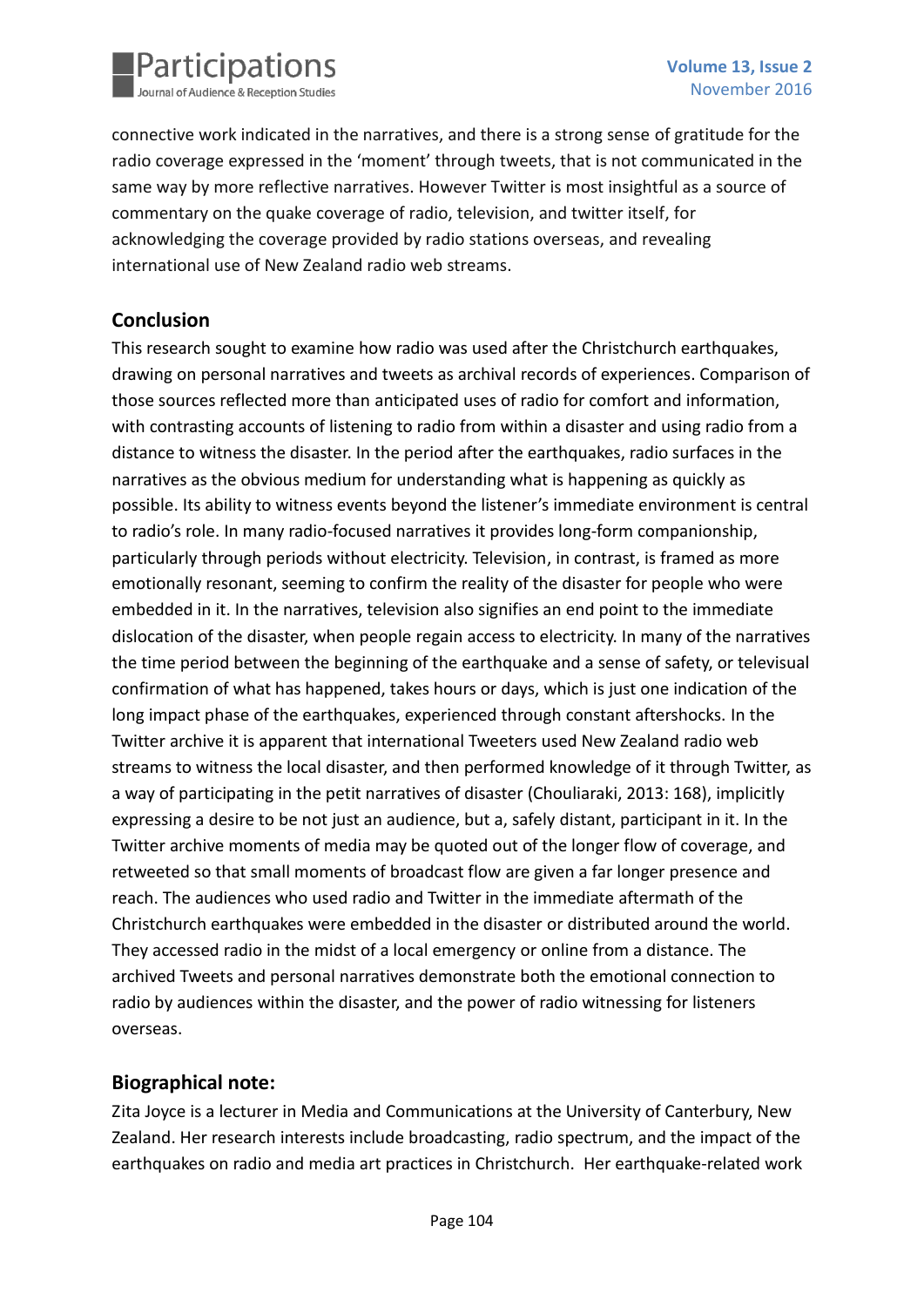

has so far been published in *The Radio Journal* and the collaborative book *A Transitional Imaginary: Space, Network and Memory in Christchurch* (Harvest, 2015). Contact: [zita.joyce@canterbury.ac.nz](mailto:zita.joyce@canterbury.ac.nz)

#### **References**:

- Acar, Adam, & Yuya Muraki, 'Twitter for crisis communication: Lessons learned from Japan's tsunami disaster', *International Journal of Web Based Communities*, 7(3), 2011,pp. 392–402.
- Barr, John, 'Canterbury earthquake Saturday 4th September 2010: The Radio New Zealand response programming, coverage and feedback', *Radio New Zealand Report*, 14 September 2010.
- Bendix, Regina, 'Reflections on earthquake narratives', *Western Folklore*, 49(4), 1990, pp. 331-347.
- Blondheim, Menahem & Tamar Liebes, 'Live Television's Disaster Marathon of September 11 and its Subversive Potential', *Prometheus*, 20(3), 2002, pp. 271-276.
- Bourdon, Jérôme, 'Detextualizing: How to write a history of audiences', *European Journal of Communication*, 30(1), 2015, pp. 7-21.
- Brown, Russell, 'The First Draft', Public Address: Hard News Blog, 28 February 2011, URL http://publicaddress.net/hardnews/the-first-draft/ [Visited 7 March 2016].
- Bruns, Axel, 'Faster than the speed of print: Reconciling 'big data' social media analysis and academic scholarship', First Monday, 18(10), 2013.
- Bruns, Axel & Jean Burgess, 'Crisis communication in natural disasters: The Queensland floods and Christchurch earthquakes', *Twitter and Society*, 89, 2013, pp. 373-384.
- Carlin, Phyllis Scott, & Linda M. Park-Fuller, 'Disaster narrative emergent/cies: Performing loss, identity and resistance', *Text and Performance Quarterly*, 32(1), 2011, pp. 20-37.
- Chouliaraki, Lilie, *The Ironic Spectator: Solidarity in the age of post-humanitarianism*, Cambridge and Malden, MA: Polity, 2013.
- Cottle, Simon, 'Rethinking media and disasters in a global age: What's changed and why it matters', *Media, War & Conflict*, 7(1), 2014, pp. 3-22.
- Dabner, Nicki, '"Breaking Ground" in the use of social media: A case study of a university earthquake response to inform educational design with Facebook', *The Internet and Higher Education*, 15(1), 2012, pp. 69-78.
- Dhoest, Alexander, 'Audience retrospection as a source of historiography: Oral history interviews on early television experiences', *European Journal of Communication*, 30(1), 2015, pp. 64-78.
- Dickie, John, 'Timing, memory and disaster: Patriotic narratives in the aftermath of the messina– reggio calabria earthquake, 28 december 1908', *Modern Italy*, 11(2), 2006, pp. 147-166.
- Ewart, Jacqui, & Sidney Dekker, 'Radio, someone still loves you! Talkback radio and community emergence during disasters', *Continuum*, 27(3), 2013, pp. 365-381.
- Farrell, Fiona, *Villa at the Edge of Empire: One Hundred Ways to Read a City*, Auckland: Random House, 2015.
- Fraser, Heather, 'Doing narrative research: Analysing personal stories line by line', *Qualitative Social Work*, 3(2), 2004, pp. 179-201.
- Guan, Xiangyang, & Cynthia Chen, 'Using social media data to understand and assess disasters', *Natural Hazards*, 74(2), 2014, pp. 837-850.
- Gruzd, Anatolly, 'Imagining twitter as an imagined community', *American Behavioral Scientist*, 55(10), 2011, pp.1294 -1318.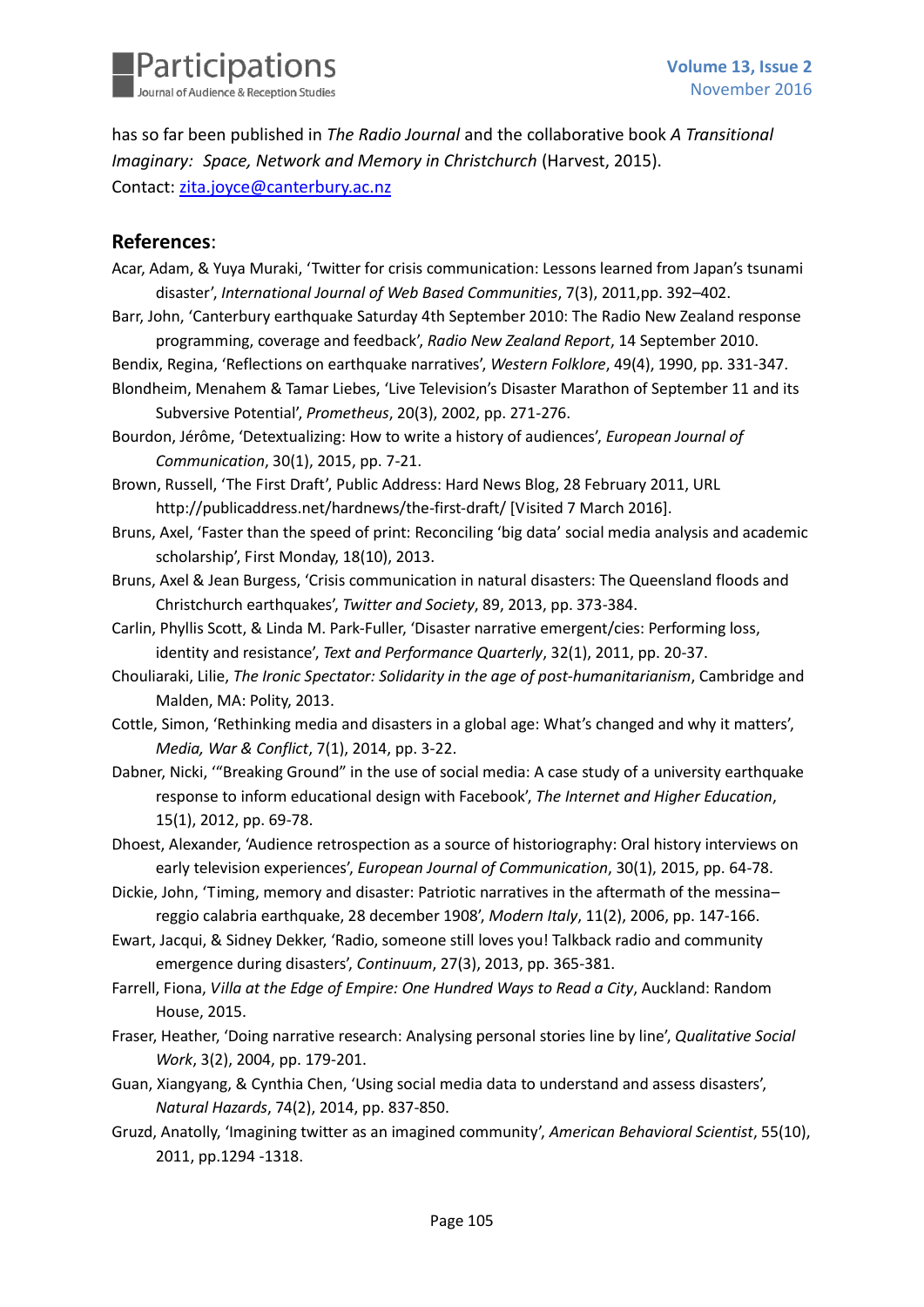

- Hindman, D. B., & Coyle, K., 'Audience orientations to local radio coverage of a natural disaster', *Journal of Radio Studies*, 6(1), 1999, 8-26.
- Joyce, Zita, 'RadioQuake: Getting back "on air" after the Christchurch earthquakes.' *Radio Journal: International Studies in Broadcast and Audio Media*, 13(1), 2015, pp. 57-7
- Joye, Stijn, 'Media and disasters: Demarcating an emerging and interdisciplinary area of research', *Sociology Compass*, 8(8), 2014, pp. 993-1003.
- Jung, Joo-Young, 'Social media use and goals after the great east japan earthquake'. *First Monday*, 17(8), 2012.
- Kargillis, Christina, Mayumi Kako & David Gillham, 'Disaster survivors: A narrative approach towards emotional recovery', *Australian Journal of Emergency Management*, 29(2) 2014, pp. 25-30.
- Lewis, Kate V., 'The power of interaction rituals: The student volunteer army and the Christchurch earthquakes', *International Small Business Journal*, 31(7), 2013, pp. 811-831.
- Lewis, Peter, 'Remembering radio', *Radio Journal: International Studies in Broadcast and Audio Media*, 11(1), 2013, pp. 47-57.

Marriott, Stephanie, *Live Television: Time, Space and the Broadcast Event*. London: Sage, 2007.

- Marwick, Alice E., & danah boyd, 'I tweet honestly, I tweet passionately: Twitter users, context collapse, and the imagined audience', *New Media & Society*, 13(1), 2010, pp. 114-133.
- Massie, Andre, & Neville R. Watson, 'Impact of the Christchurch earthquakes on the electrical power system infrastructure', *Bulletin of the New Zealand Society for Earthquake Engineering*, 44(4), 2011, pp. 425-430.
- Massey, Kimberly B., 'Analyzing the uses and gratifications concept of audience activity with a qualitative approach: Media encounters during the 1989 Loma Prieta earthquake disaster', *Journal of Broadcasting & Electronic Media*, 39(3), 1995, pp. 328-349.
- McColl, Graeme J., & Frederick M. Burckle, 'The new normal: Twelve months of of resiliency and recovery in Christchurch', *Disaster Medicine and Public Health Preparedness*, 6(1), 2012, pp.33- 43.
- Mihelj, Sabine, & Jérôme Bourdon, 'Doing audience history: Questions, sources, methods', *European Journal of Communication*, 30(1), 2015, pp. 3-6.
- Moody, Reginald Ford, 'Radio's role during Hurricane Katrina: A case study of WWL radio and the United Radio Broadcasters of New Orleans', *Journal of Radio & Audio Media*, 16(2), 2009, pp. 160-180.
- Murakami, Akiko, & Tetsuya Nasukawa, 'Tweeting about the tsunami?: mining Twitter for information on the Tohoku earthquake and tsunami'. In *Proceedings* of the 21st international conference companion on world wide web, 2012, pp. 709–710
- Murthy, Dhiraj, & Scott A. Longwell, 'Twitter and Disasters', Information, *Communication & Society*, 16(6), 2013, pp. 837-855.
- Neimeyer, Robert A. 'Fostering posttraumatic growth: A narrative elaboration', *Psychological Inquiry*, 15(1), 2004, pp. 53-59.
- Nelson, Anne, Ivan Sigal & Dean Zambaro, *Media, information systems and communities: Lessons from Haiti, Report from Roundtable Event hosted by Communicating with Disaster Affected Communities*, 2010.
- Pauling, Brian, & Nicki Reece, 'Against the odds: Community access radio broadcasting during the canterbury earthquakes: Some reflections on plains FM 96.9.' *MEDIANZ*, 14(1), 2014, pp. 20- 37.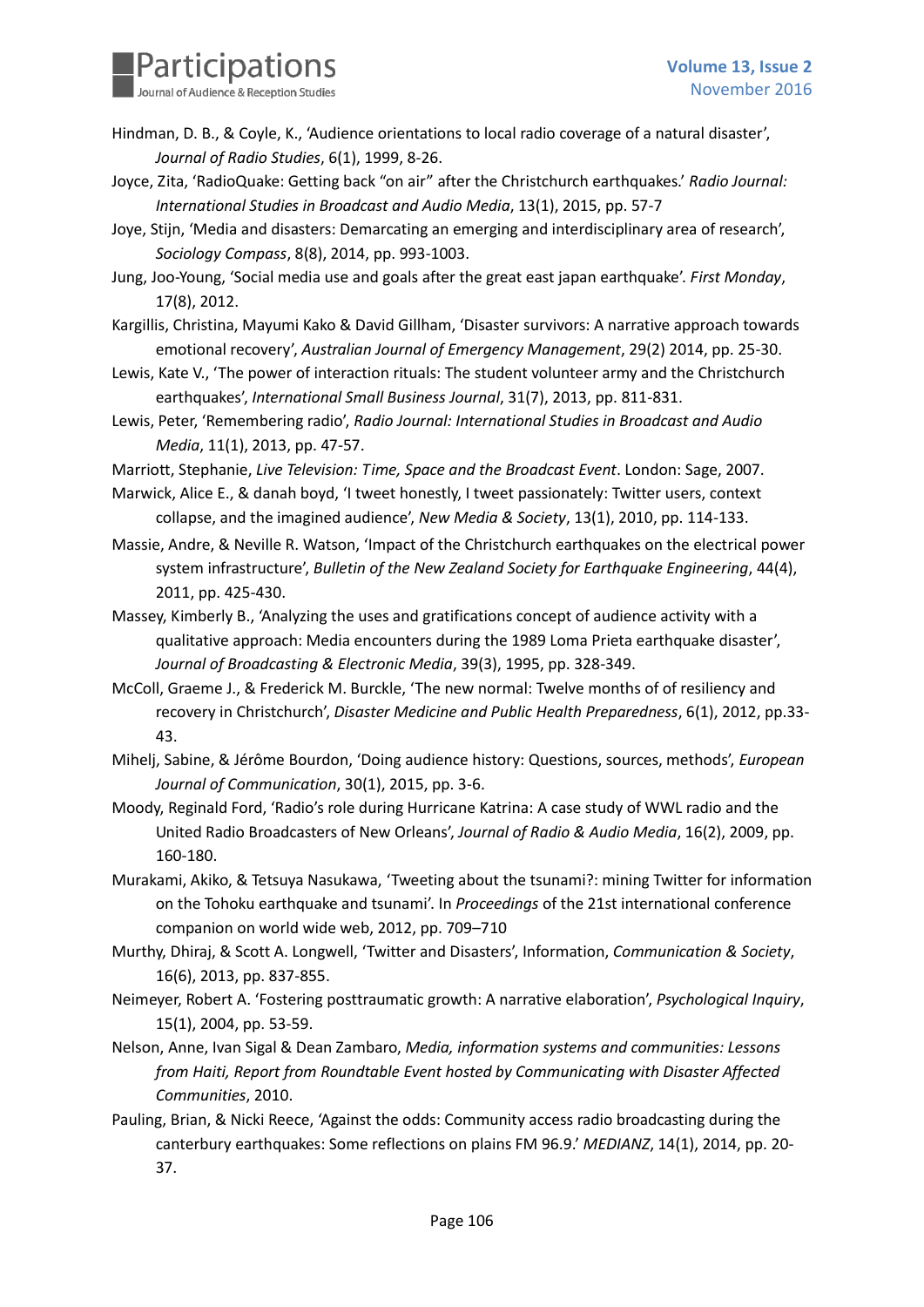

- Perez-Lugo, Maria. 'Media uses in disaster situations: A new focus on the impact phase', *Sociological Inquiry*, 74(2), 2005, pp. 210-225.
- Potts, Liza, Joyce Seitzinger, Dave Jones, & Angela Harrison, 'Tweeting disaster: hashtag constructions and collisions' *Proceedings* of the 29th ACM international conference on Design of communication, 2011, pp. 235-40.
- Potter, S. H., Becker, J. S., Johnston, D. M., & Rossiter, K. P., 'An overview of the impacts of the 2010- 2011 Canterbury Earthquakes', *International Journal of Disaster Risk Reduction*, 14, 2015, pp. 6-14.
- QuakeStories, Ministry for Culture and Heritage / NV Interactive, n.d. Web, 27 Sept. 2016.
- Revkin, Andrew C., 'In Earthquakes, Poverty, Population and Motion Matter', *The New York Times*. September 7 2010. URL http://dotearth.blogs.nytimes.com/2010/09/07/in-earthquakespoverty-population-and-motion-matter/?\_r=0 [Visited 25 February 2016]
- Rodriguez, Lulu, & Daniela V. Dimitrova, 'The levels of visual framing', *Journal of Visual Literacy*, 30(1), 2011, pp. 48-65
- Sato, Shosuke, Michiaki Tatsubori & Fumihiko Imamura, 'Mass and social media corpus analysis after the 2011 great east Japan earthquake'. In *Proceedings* of the 21st international conference companion on world wide web, 2012, pp. 711–712
- Shanahan, Morris, and Gerard Duignan, 'The Impact of Deregulation on the Evolution of New Zealand Commercial Radio', in Karen Neill and Morris W. Shanahan (eds.), *The Great New Zealand Radio Experiment*, Southbank Victoria: Dunmore, pp. 17-46.
- Spence, Patric R., Kenneth A. Lachlan, JJ McIntyre & Matthew Seeger, 'Serving the public interest in a crisis: Radio and its unique role', *Journal of Radio & Audio Media*, 16(2), 2009, pp. 144-159.
- Stewart, Jackie, Leslie Swartz, & Catherine Ward, 'The Personal Politics of Disaster: Narratives of Survivors of a South African Shanty Town Fire', *Journal of Community Psychology*, 40(4), 2012, pp. 422-437.
- Taylor, Mel, Garret Wells, Gwyneth Howell, & Beverley Raphael, 'The role of social media as psychological first aid as a support to community resilience building,' *Australian Journal of Emergency Management*, 27(1), 2012, p. 20.
- Tuohy, Robyn, & Christine Stephens, 'Older adults' narratives about a flood disaster: Resilience, coherence, and personal identity', *Journal of Aging Studies*, 26(1) 2012, pp. 26-34.
- Ministry for Culture and Heritage, 'Quakestories', and 'whenmyhomeshook', in UC CEISMIC archive [WWW database, Content licensed under Creative Commons Attribution-NonCommercial-ShareAlike 3.0 license - 2011]

[http://www.ceismic.org.nz/search?q=Radio&category=Articles&content\\_partner=Ministry+for](http://www.ceismic.org.nz/search?q=Radio&category=Articles&content_partner=Ministry+for+Culture+and+Heritage#page1) [+Culture+and+Heritage#page1](http://www.ceismic.org.nz/search?q=Radio&category=Articles&content_partner=Ministry+for+Culture+and+Heritage#page1) [visited 28/10/2015 – 12/11/2015].

- Umihara, Junko, & Mariko Nishikitani, 'Emergent use of twitter in the 2011 Tohoku earthquake', *Prehospital and Disaster Medicine*, 28(5), 2013, pp. 434-40.
- Vavasour, Kris, 'Www.Useless.Com: Crisis communications on shaky ground', *MEDIANZ*, 14(1), 2014, pp. 54-82.
- Wengenmeir, Martina, *Shaken, Not Stirred: Networked Sensemaking of Disaster in the Context of the Canterbury Earthquakes*, Unpublished PhD Thesis, University of Canterbury, Christchurch, New Zealand, 2016.
- Yin, Jie, Andrew Lampert, Mark Cameron, Bella Robinson, & Robert Power, 'Using Social Media to Enhance Emergency Situation Awareness', *IEEE Intelligent Systems*, 27(6), 2012, pp.52–59.